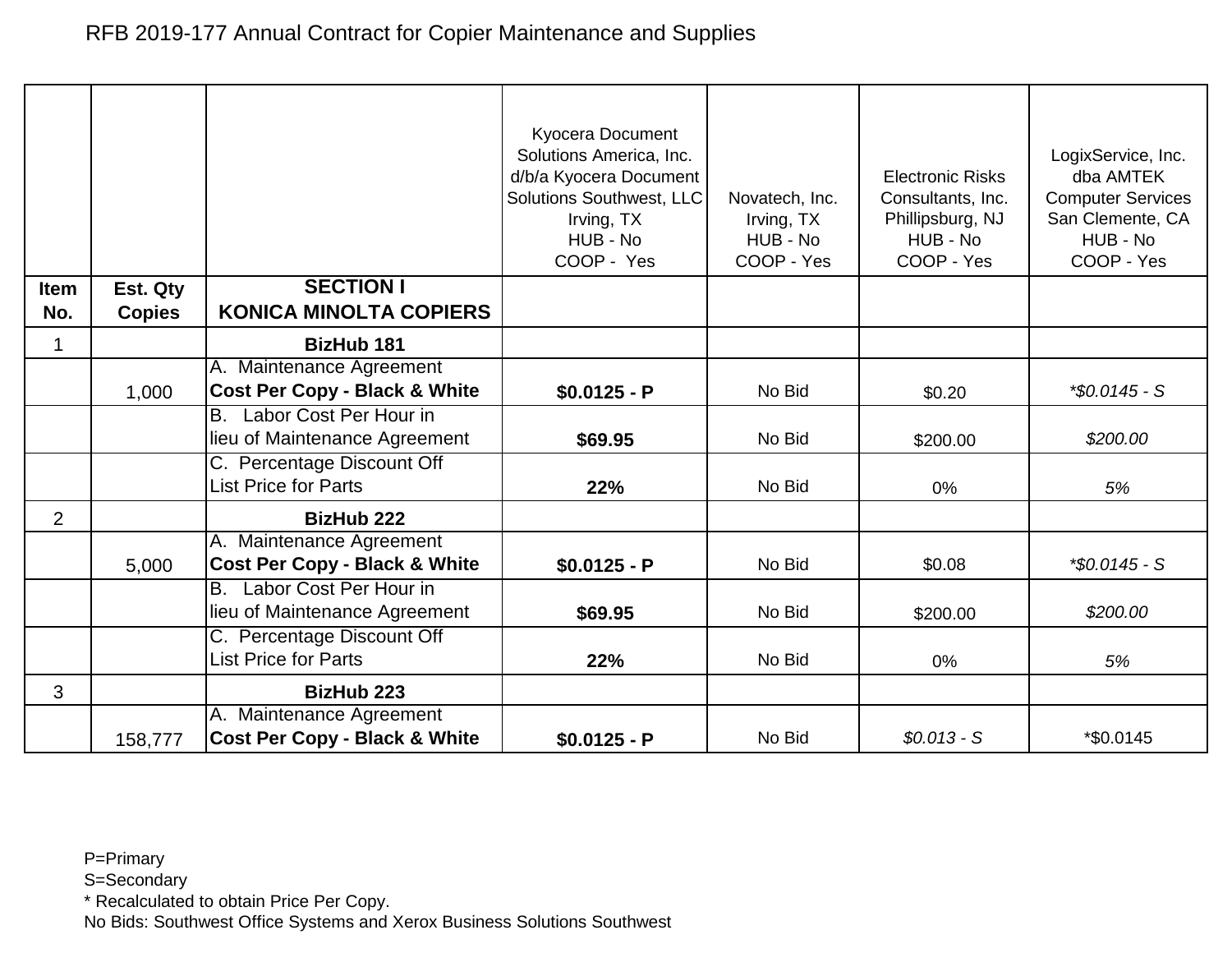|   |         |                                                                      | Kyocera Document<br>Solutions America, Inc.<br>d/b/a Kyocera Document<br><b>Solutions Southwest, LLC</b><br>Irving, TX<br>HUB - No<br>COOP - Yes | Novatech, Inc.<br>Irving, TX<br>HUB - No<br>COOP - Yes | <b>Electronic Risks</b><br>Consultants, Inc.<br>Phillipsburg, NJ<br>HUB - No<br>COOP - Yes | LogixService, Inc.<br>dba AMTEK<br><b>Computer Services</b><br>San Clemente, CA<br>HUB - No<br>COOP - Yes |
|---|---------|----------------------------------------------------------------------|--------------------------------------------------------------------------------------------------------------------------------------------------|--------------------------------------------------------|--------------------------------------------------------------------------------------------|-----------------------------------------------------------------------------------------------------------|
|   |         | Labor Cost Per Hour in<br>В.                                         |                                                                                                                                                  |                                                        |                                                                                            |                                                                                                           |
|   |         | lieu of Maintenance Agreement                                        | \$69.95                                                                                                                                          | No Bid                                                 | \$200.00                                                                                   | \$200.00                                                                                                  |
|   |         | C. Percentage Discount Off<br><b>List Price for Parts</b>            | 22%                                                                                                                                              | No Bid                                                 | 0%                                                                                         | 5%                                                                                                        |
| 4 |         | <b>BizHub 250</b>                                                    |                                                                                                                                                  |                                                        |                                                                                            |                                                                                                           |
|   | 218,177 | A. Maintenance Agreement<br><b>Cost Per Copy - Black &amp; White</b> | $$0.0125 - P$                                                                                                                                    | No Bid                                                 | \$0.02                                                                                     | *\$0.0145 - S                                                                                             |
|   |         | Labor Cost Per Hour in<br>В.<br>lieu of Maintenance Agreement        | \$69.95                                                                                                                                          | No Bid                                                 | \$200.00                                                                                   | \$200.00                                                                                                  |
|   |         | C. Percentage Discount Off<br><b>List Price for Parts</b>            | 22%                                                                                                                                              | No Bid                                                 | 0%                                                                                         | 5%                                                                                                        |
| 5 |         | <b>BizHub 282</b>                                                    |                                                                                                                                                  |                                                        |                                                                                            |                                                                                                           |
|   | 89,000  | A. Maintenance Agreement<br><b>Cost Per Copy - Black &amp; White</b> | $$0.0125 - P$                                                                                                                                    | No Bid                                                 | \$0.02                                                                                     | $*$ \$0.0145 - S                                                                                          |
|   |         | Labor Cost Per Hour in<br>B.<br>lieu of Maintenance Agreement        | \$69.95                                                                                                                                          | No Bid                                                 | \$200.00                                                                                   | \$200.00                                                                                                  |
|   |         | C. Percentage Discount Off<br><b>List Price for Parts</b>            | 22%                                                                                                                                              | No Bid                                                 | 0%                                                                                         | 5%                                                                                                        |

S=Secondary

\* Recalculated to obtain Price Per Copy.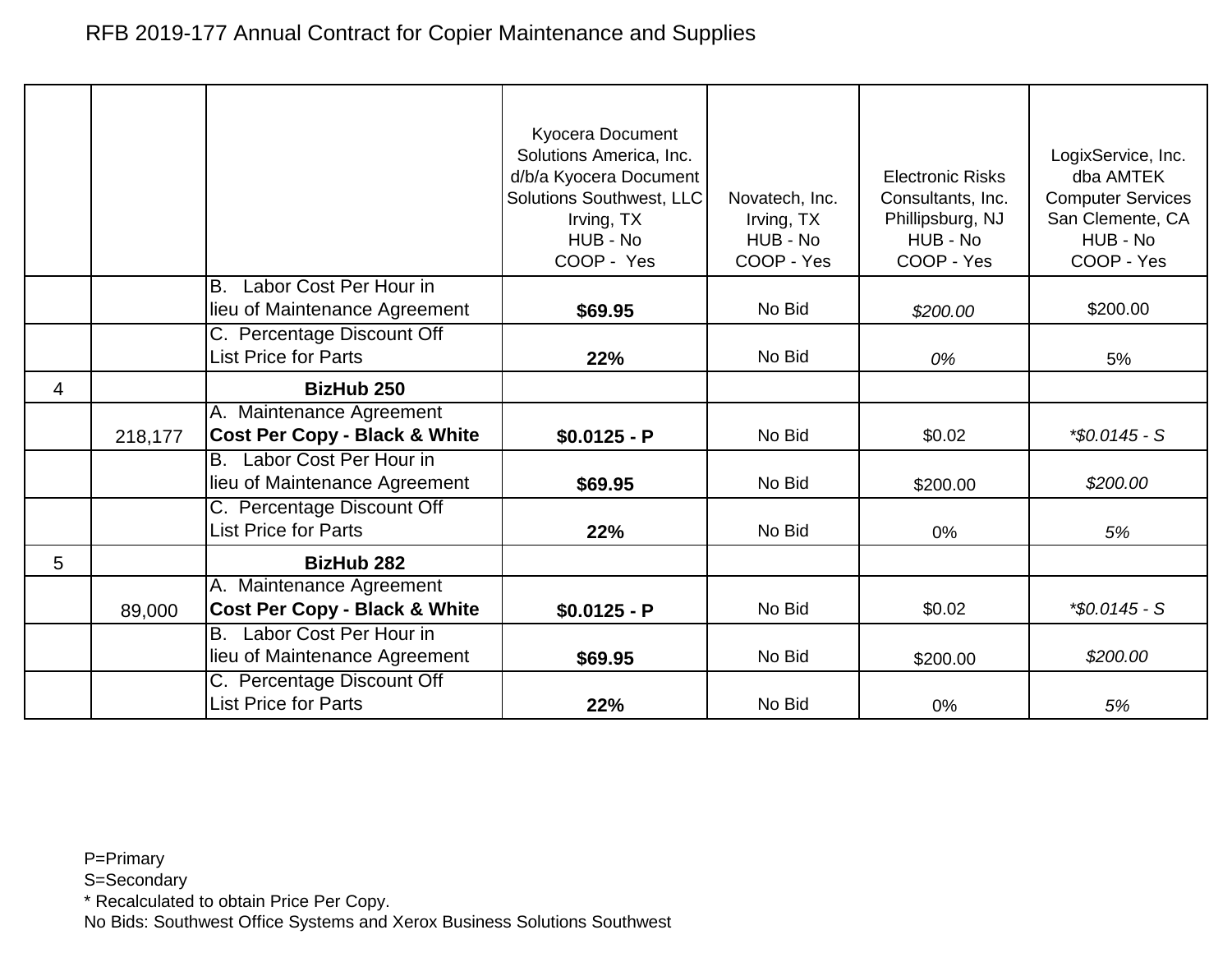|                |         |                                          | Kyocera Document<br>Solutions America, Inc.<br>d/b/a Kyocera Document<br>Solutions Southwest, LLC<br>Irving, TX<br>HUB - No<br>COOP - Yes | Novatech, Inc.<br>Irving, TX<br>HUB - No<br>COOP - Yes | <b>Electronic Risks</b><br>Consultants, Inc.<br>Phillipsburg, NJ<br>HUB - No<br>COOP - Yes | LogixService, Inc.<br>dba AMTEK<br><b>Computer Services</b><br>San Clemente, CA<br>HUB - No<br>COOP - Yes |
|----------------|---------|------------------------------------------|-------------------------------------------------------------------------------------------------------------------------------------------|--------------------------------------------------------|--------------------------------------------------------------------------------------------|-----------------------------------------------------------------------------------------------------------|
| 6              |         | <b>BizHub 284e</b>                       |                                                                                                                                           |                                                        |                                                                                            |                                                                                                           |
|                |         | A. Maintenance Agreement                 |                                                                                                                                           |                                                        |                                                                                            |                                                                                                           |
|                | 1,200   | <b>Cost Per Copy - Black &amp; White</b> | $$0.0125 - P$                                                                                                                             | No Bid                                                 | \$0.30                                                                                     | $*$ \$0.0145 - S                                                                                          |
|                |         | Labor Cost Per Hour in<br>В.             |                                                                                                                                           |                                                        |                                                                                            |                                                                                                           |
|                |         | lieu of Maintenance Agreement            | \$69.95                                                                                                                                   | No Bid                                                 | \$200.00                                                                                   | \$200.00                                                                                                  |
|                |         | C. Percentage Discount Off               |                                                                                                                                           |                                                        |                                                                                            |                                                                                                           |
|                |         | <b>List Price for Parts</b>              | 22%                                                                                                                                       | No Bid                                                 | 0%                                                                                         | 5%                                                                                                        |
| $\overline{7}$ |         | <b>BizHub 363</b>                        |                                                                                                                                           |                                                        |                                                                                            |                                                                                                           |
|                |         | A. Maintenance Agreement                 |                                                                                                                                           |                                                        |                                                                                            |                                                                                                           |
|                | 766,194 | <b>Cost Per Copy - Black &amp; White</b> | $$0.0073 - P$                                                                                                                             | No Bid                                                 | $$0.013 - S$                                                                               | *\$0.0145                                                                                                 |
|                |         | Labor Cost Per Hour in<br>В.             |                                                                                                                                           |                                                        |                                                                                            |                                                                                                           |
|                |         | lieu of Maintenance Agreement            | \$69.95                                                                                                                                   | No Bid                                                 | \$200.00                                                                                   | \$200.00                                                                                                  |
|                |         | C. Percentage Discount Off               |                                                                                                                                           |                                                        |                                                                                            |                                                                                                           |
|                |         | <b>List Price for Parts</b>              | 22%                                                                                                                                       | No Bid                                                 | 0%                                                                                         | 5%                                                                                                        |
| 8              |         | <b>BizHub 420</b>                        |                                                                                                                                           |                                                        |                                                                                            |                                                                                                           |
|                |         | A. Maintenance Agreement                 |                                                                                                                                           |                                                        |                                                                                            |                                                                                                           |
|                | 286,072 | <b>Cost Per Copy - Black &amp; White</b> | $$0.0073 - P$                                                                                                                             | No Bid                                                 | $$0.013 - S$                                                                               | *\$0.0145                                                                                                 |

S=Secondary

\* Recalculated to obtain Price Per Copy.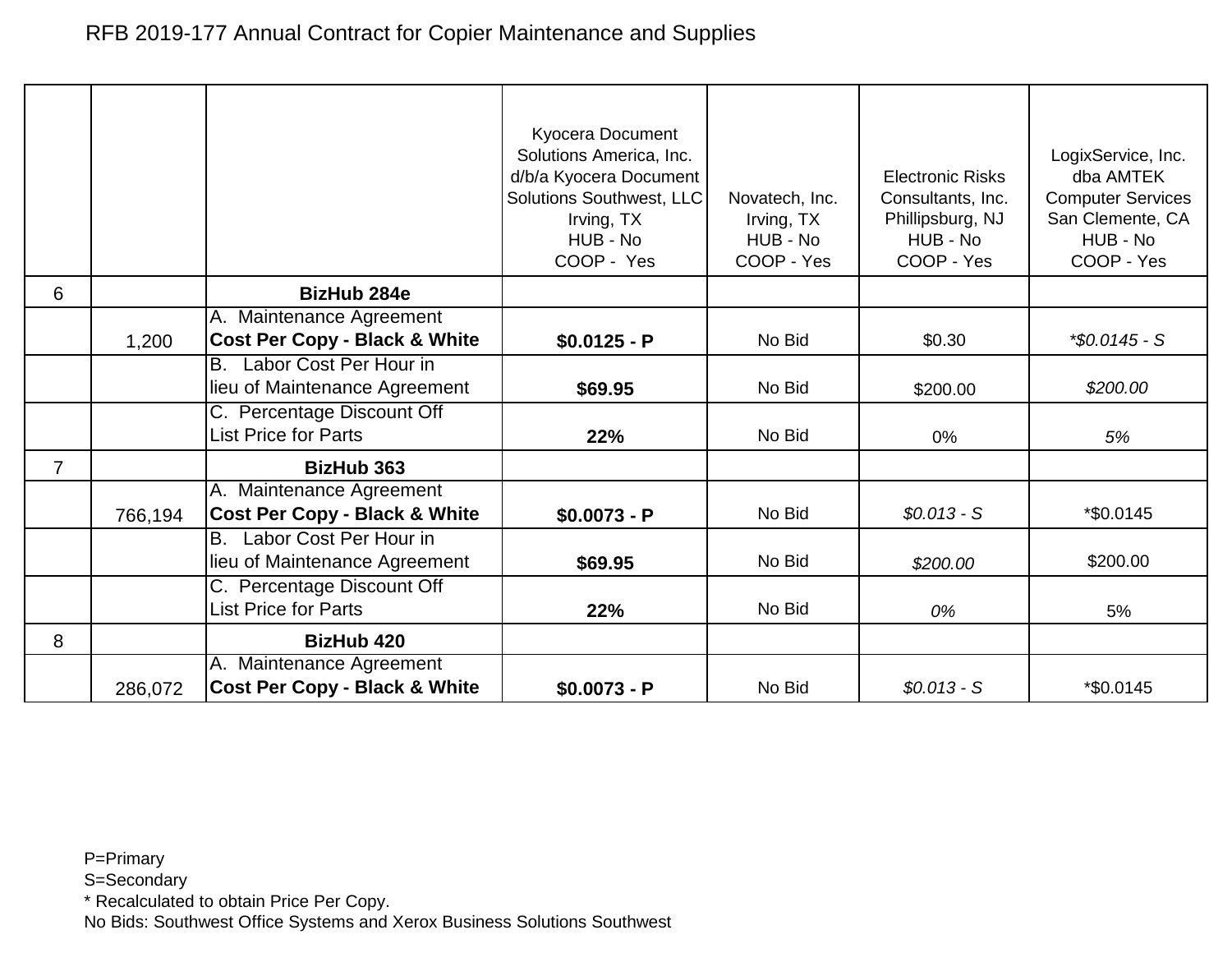|    |         |                                                                      | Kyocera Document<br>Solutions America, Inc.<br>d/b/a Kyocera Document<br><b>Solutions Southwest, LLC</b><br>Irving, TX<br>HUB - No<br>COOP - Yes | Novatech, Inc.<br>Irving, TX<br>HUB - No<br>COOP - Yes | <b>Electronic Risks</b><br>Consultants, Inc.<br>Phillipsburg, NJ<br>HUB - No<br>COOP - Yes | LogixService, Inc.<br>dba AMTEK<br><b>Computer Services</b><br>San Clemente, CA<br>HUB - No<br>COOP - Yes |
|----|---------|----------------------------------------------------------------------|--------------------------------------------------------------------------------------------------------------------------------------------------|--------------------------------------------------------|--------------------------------------------------------------------------------------------|-----------------------------------------------------------------------------------------------------------|
|    |         | Labor Cost Per Hour in<br>В.                                         |                                                                                                                                                  |                                                        |                                                                                            |                                                                                                           |
|    |         | lieu of Maintenance Agreement                                        | \$69.95                                                                                                                                          | No Bid                                                 | \$200.00                                                                                   | \$200.00                                                                                                  |
|    |         | C. Percentage Discount Off<br><b>List Price for Parts</b>            | 22%                                                                                                                                              | No Bid                                                 | 0%                                                                                         | 5%                                                                                                        |
|    |         |                                                                      |                                                                                                                                                  |                                                        |                                                                                            |                                                                                                           |
| 9  |         | <b>BizHub 421</b>                                                    |                                                                                                                                                  |                                                        |                                                                                            |                                                                                                           |
|    | 180,949 | A. Maintenance Agreement<br><b>Cost Per Copy - Black &amp; White</b> | $$0.0073 - P$                                                                                                                                    | No Bid                                                 | \$0.02                                                                                     | *\$0.0145 - S                                                                                             |
|    |         | Labor Cost Per Hour in<br>В.<br>lieu of Maintenance Agreement        | \$69.95                                                                                                                                          | No Bid                                                 | \$200.00                                                                                   | \$200.00                                                                                                  |
|    |         | C. Percentage Discount Off<br><b>List Price for Parts</b>            | 22%                                                                                                                                              | No Bid                                                 | 0%                                                                                         | 5%                                                                                                        |
| 10 |         | <b>BizHub 500</b>                                                    |                                                                                                                                                  |                                                        |                                                                                            |                                                                                                           |
|    |         | A. Maintenance Agreement                                             |                                                                                                                                                  |                                                        |                                                                                            |                                                                                                           |
|    | 37,764  | <b>Cost Per Copy - Black &amp; White</b>                             | $$0.0073 - P$                                                                                                                                    | No Bid                                                 | \$0.05                                                                                     | $*$ \$0.0145 - S                                                                                          |
|    |         | Labor Cost Per Hour in<br>B.                                         |                                                                                                                                                  |                                                        |                                                                                            |                                                                                                           |
|    |         | lieu of Maintenance Agreement                                        | \$69.95                                                                                                                                          | No Bid                                                 | \$200.00                                                                                   | \$200.00                                                                                                  |
|    |         | C. Percentage Discount Off                                           |                                                                                                                                                  |                                                        |                                                                                            |                                                                                                           |
|    |         | <b>List Price for Parts</b>                                          | 22%                                                                                                                                              | No Bid                                                 | 0%                                                                                         | 5%                                                                                                        |

S=Secondary

\* Recalculated to obtain Price Per Copy.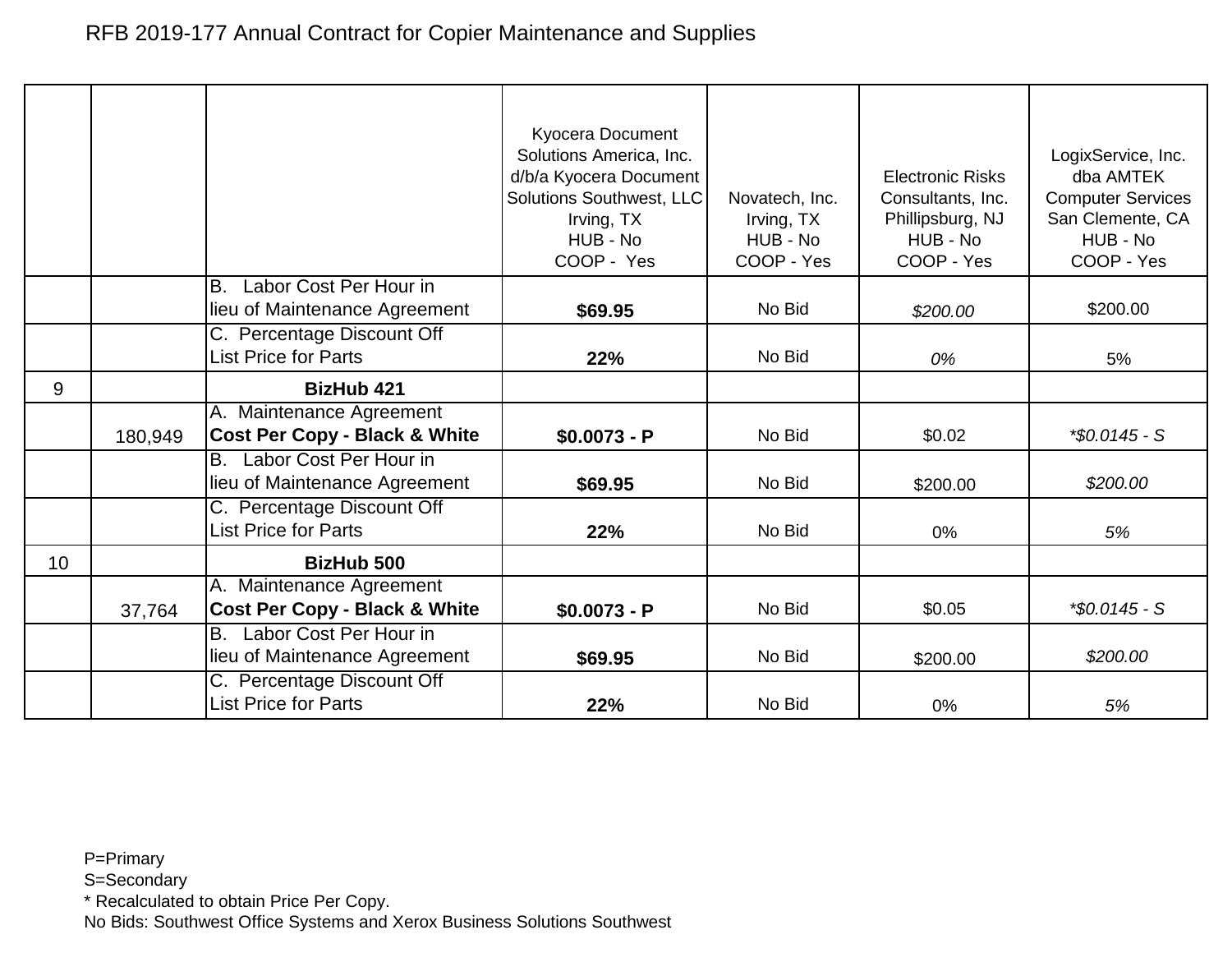|    |         |                                                            | Kyocera Document<br>Solutions America, Inc.<br>d/b/a Kyocera Document |                                          | <b>Electronic Risks</b>                           | LogixService, Inc.<br>dba AMTEK                          |
|----|---------|------------------------------------------------------------|-----------------------------------------------------------------------|------------------------------------------|---------------------------------------------------|----------------------------------------------------------|
|    |         |                                                            | Solutions Southwest, LLC<br>Irving, TX<br>HUB - No                    | Novatech, Inc.<br>Irving, TX<br>HUB - No | Consultants, Inc.<br>Phillipsburg, NJ<br>HUB - No | <b>Computer Services</b><br>San Clemente, CA<br>HUB - No |
|    |         |                                                            | COOP - Yes                                                            | COOP - Yes                               | COOP - Yes                                        | COOP - Yes                                               |
| 11 |         | <b>BizHub 501</b>                                          |                                                                       |                                          |                                                   |                                                          |
|    |         | A. Maintenance Agreement                                   |                                                                       |                                          |                                                   |                                                          |
|    | 345,143 | <b>Cost Per Copy - Black &amp; White</b>                   | $$0.0073 - P$                                                         | No Bid                                   | $$0.013 - S$                                      | *\$0.0145                                                |
|    |         | Labor Cost Per Hour in<br>IB.                              |                                                                       |                                          |                                                   |                                                          |
|    |         | lieu of Maintenance Agreement                              | \$69.95                                                               | No Bid                                   | \$200.00                                          | \$200.00                                                 |
|    |         | C. Percentage Discount Off<br><b>List Price for Parts</b>  | 22%                                                                   | No Bid                                   | 0%                                                | 5%                                                       |
| 12 |         | <b>BizHub 552</b>                                          |                                                                       |                                          |                                                   |                                                          |
|    |         | A. Maintenance Agreement                                   |                                                                       |                                          |                                                   |                                                          |
|    | 431,403 | <b>Cost Per Copy - Black &amp; White</b>                   | $$0.0073 - P$                                                         | No Bid                                   | \$0.02                                            | $*$ \$0.0145 - S                                         |
|    |         | B. Labor Cost Per Hour in<br>lieu of Maintenance Agreement |                                                                       | No Bid                                   |                                                   | \$200.00                                                 |
|    |         | C. Percentage Discount Off                                 | \$69.95                                                               |                                          | \$200.00                                          |                                                          |
|    |         | <b>List Price for Parts</b>                                | 22%                                                                   | No Bid                                   | 0%                                                | 5%                                                       |
| 13 |         | <b>BizHub 600</b>                                          |                                                                       |                                          |                                                   |                                                          |
|    |         | A. Maintenance Agreement                                   |                                                                       |                                          |                                                   |                                                          |
|    | 47,000  | <b>Cost Per Copy - Black &amp; White</b>                   | $$0.0073 - P$                                                         | No Bid                                   | \$0.03                                            | $*$ \$0.0145 - S                                         |

S=Secondary

\* Recalculated to obtain Price Per Copy.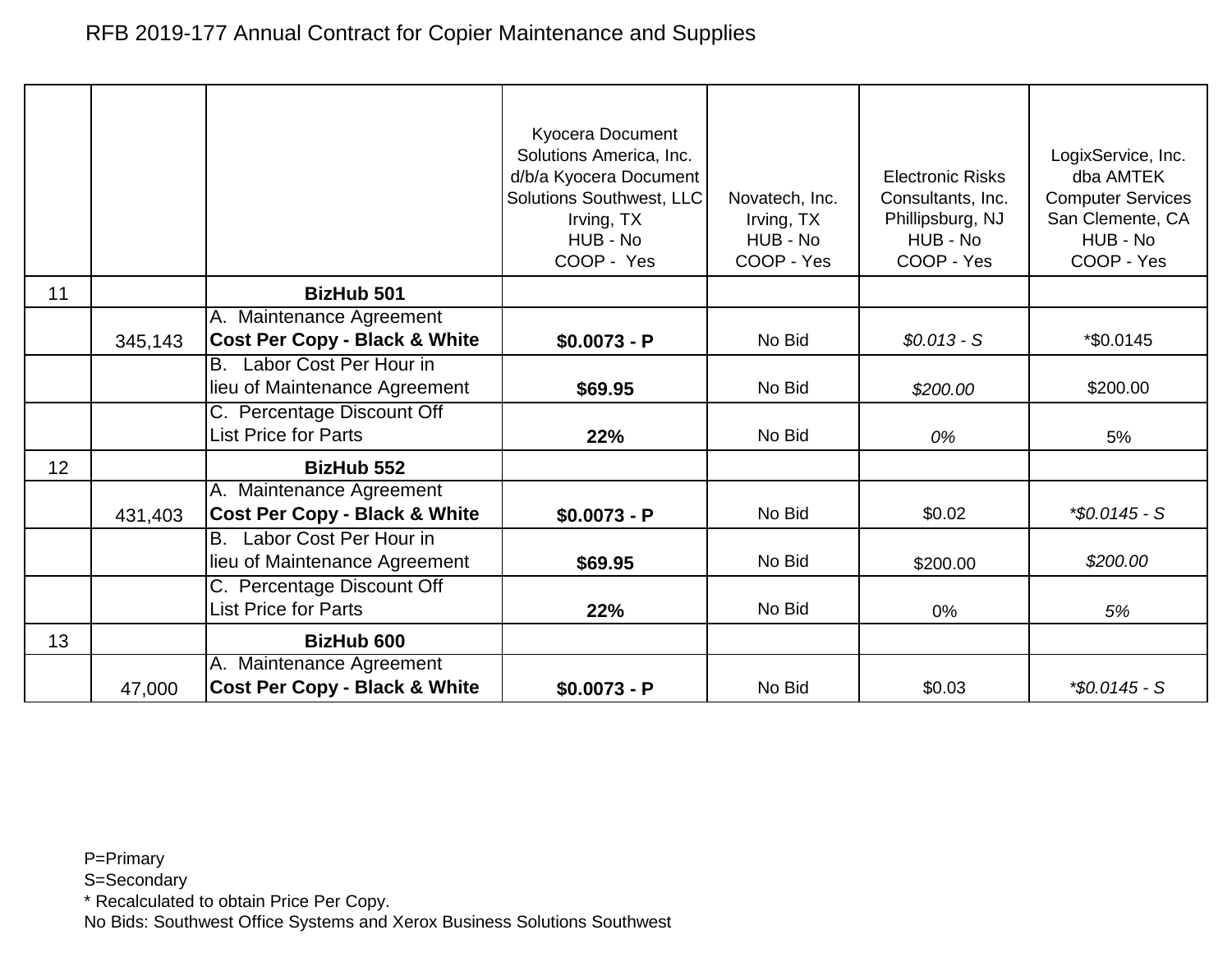|    |         |                                                                      | Kyocera Document<br>Solutions America, Inc.<br>d/b/a Kyocera Document<br><b>Solutions Southwest, LLC</b><br>Irving, TX<br>HUB - No<br>COOP - Yes | Novatech, Inc.<br>Irving, TX<br>HUB - No<br>COOP - Yes | <b>Electronic Risks</b><br>Consultants, Inc.<br>Phillipsburg, NJ<br>HUB - No<br>COOP - Yes | LogixService, Inc.<br>dba AMTEK<br><b>Computer Services</b><br>San Clemente, CA<br>HUB - No<br>COOP - Yes |
|----|---------|----------------------------------------------------------------------|--------------------------------------------------------------------------------------------------------------------------------------------------|--------------------------------------------------------|--------------------------------------------------------------------------------------------|-----------------------------------------------------------------------------------------------------------|
|    |         | Labor Cost Per Hour in<br>Β.                                         |                                                                                                                                                  |                                                        |                                                                                            |                                                                                                           |
|    |         | lieu of Maintenance Agreement                                        | \$69.95                                                                                                                                          | No Bid                                                 | \$200.00                                                                                   | \$200.00                                                                                                  |
|    |         | C. Percentage Discount Off<br><b>List Price for Parts</b>            | 22%                                                                                                                                              | No Bid                                                 | 0%                                                                                         | 5%                                                                                                        |
|    |         |                                                                      |                                                                                                                                                  |                                                        |                                                                                            |                                                                                                           |
| 14 |         | BizHub 754                                                           |                                                                                                                                                  |                                                        |                                                                                            |                                                                                                           |
|    | 320,000 | A. Maintenance Agreement<br><b>Cost Per Copy - Black &amp; White</b> | $$0.0073 - P$                                                                                                                                    | $$0.009 - S$                                           | \$0.013                                                                                    | *\$0.0145                                                                                                 |
|    |         | Labor Cost Per Hour in<br>B.<br>lieu of Maintenance Agreement        | \$69.95                                                                                                                                          | \$195.00                                               | \$200.00                                                                                   | \$200.00                                                                                                  |
|    |         | C. Percentage Discount Off<br><b>List Price for Parts</b>            | 22%                                                                                                                                              | 5%                                                     | $0\%$                                                                                      | 5%                                                                                                        |
| 15 |         | <b>Di3510</b>                                                        |                                                                                                                                                  |                                                        |                                                                                            |                                                                                                           |
|    |         | A. Maintenance Agreement                                             |                                                                                                                                                  |                                                        |                                                                                            |                                                                                                           |
|    | 20,000  | <b>Cost Per Copy - Black &amp; White</b>                             | $$0.0125 - P$                                                                                                                                    | No Bid                                                 | \$0.03                                                                                     | $*$ \$0.0145 - S                                                                                          |
|    |         | Labor Cost Per Hour in<br>В.                                         |                                                                                                                                                  |                                                        |                                                                                            |                                                                                                           |
|    |         | lieu of Maintenance Agreement                                        | \$69.95                                                                                                                                          | No Bid                                                 | \$200.00                                                                                   | \$200.00                                                                                                  |
|    |         | C. Percentage Discount Off                                           |                                                                                                                                                  |                                                        |                                                                                            |                                                                                                           |
|    |         | List Price for Parts                                                 | 22%                                                                                                                                              | No Bid                                                 | 0%                                                                                         | 5%                                                                                                        |

S=Secondary

\* Recalculated to obtain Price Per Copy.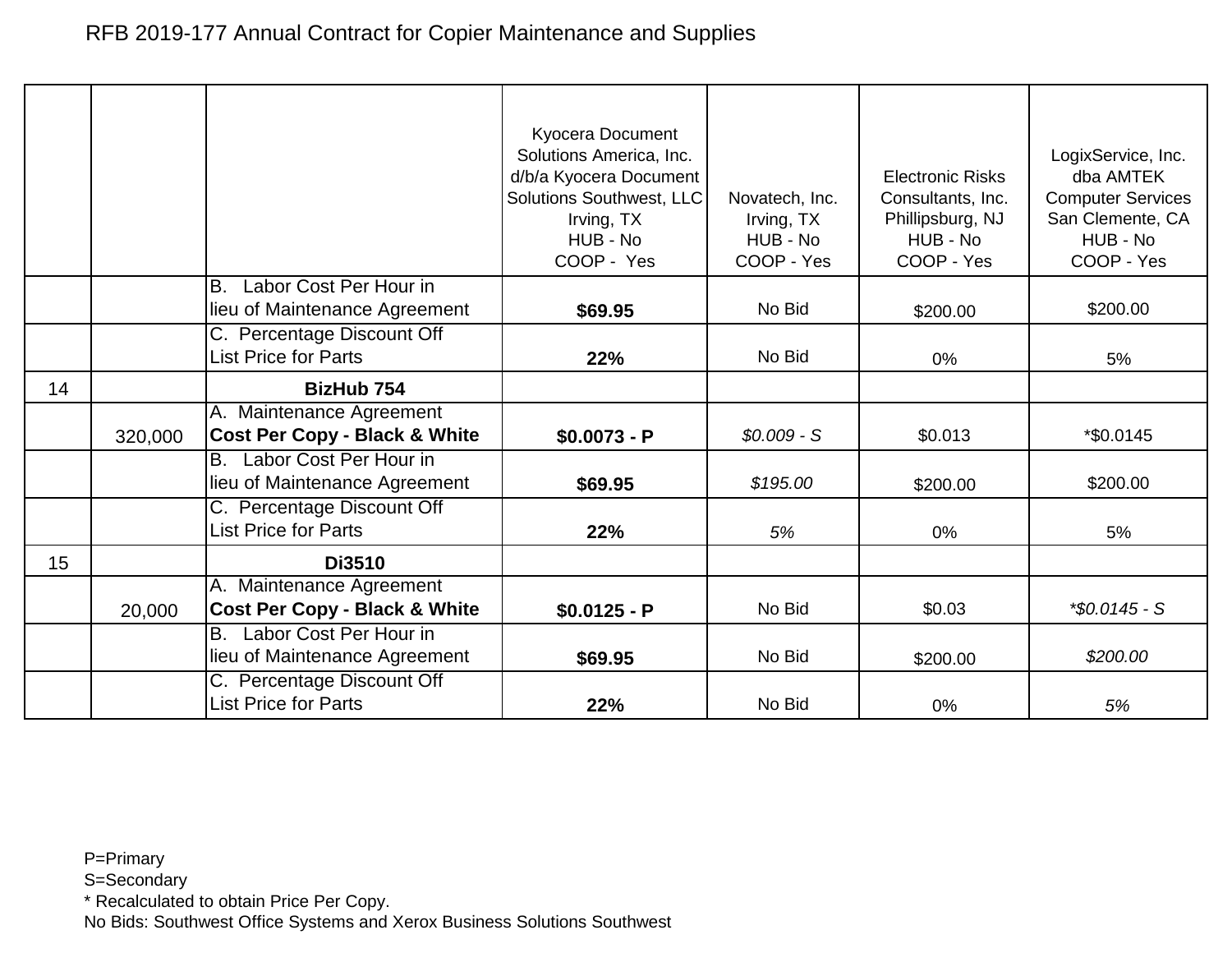|    |        |                                          | Kyocera Document<br>Solutions America, Inc.<br>d/b/a Kyocera Document<br>Solutions Southwest, LLC<br>Irving, TX<br>HUB - No<br>COOP - Yes | Novatech, Inc.<br>Irving, TX<br>HUB - No<br>COOP - Yes | <b>Electronic Risks</b><br>Consultants, Inc.<br>Phillipsburg, NJ<br>HUB - No<br>COOP - Yes | LogixService, Inc.<br>dba AMTEK<br><b>Computer Services</b><br>San Clemente, CA<br>HUB - No<br>COOP - Yes |
|----|--------|------------------------------------------|-------------------------------------------------------------------------------------------------------------------------------------------|--------------------------------------------------------|--------------------------------------------------------------------------------------------|-----------------------------------------------------------------------------------------------------------|
| 16 |        | <b>Di470</b>                             |                                                                                                                                           |                                                        |                                                                                            |                                                                                                           |
|    |        | A. Maintenance Agreement                 |                                                                                                                                           |                                                        |                                                                                            |                                                                                                           |
|    | 5,000  | <b>Cost Per Copy - Black &amp; White</b> | $$0.0125 - P$                                                                                                                             | No Bid                                                 | \$0.10                                                                                     | $*$ \$0.0145 - S                                                                                          |
|    |        | Labor Cost Per Hour in<br>B.             |                                                                                                                                           |                                                        |                                                                                            |                                                                                                           |
|    |        | lieu of Maintenance Agreement            | \$69.95                                                                                                                                   | No Bid                                                 | \$200.00                                                                                   | \$200.00                                                                                                  |
|    |        | C. Percentage Discount Off               |                                                                                                                                           |                                                        |                                                                                            |                                                                                                           |
|    |        | <b>List Price for Parts</b>              | 22%                                                                                                                                       | No Bid                                                 | 0%                                                                                         | 5%                                                                                                        |
| 17 |        | <b>EP4000</b>                            |                                                                                                                                           |                                                        |                                                                                            |                                                                                                           |
|    |        | A. Maintenance Agreement                 |                                                                                                                                           |                                                        |                                                                                            |                                                                                                           |
|    | 2,000  | <b>Cost Per Copy - Black &amp; White</b> | $$0.0125 - P$                                                                                                                             | No Bid                                                 | \$0.10                                                                                     | $*$ \$0.0145 - S                                                                                          |
|    |        | Labor Cost Per Hour in<br><b>B.</b>      |                                                                                                                                           |                                                        |                                                                                            |                                                                                                           |
|    |        | lieu of Maintenance Agreement            | \$69.95                                                                                                                                   | No Bid                                                 | \$200.00                                                                                   | \$200.00                                                                                                  |
|    |        | C. Percentage Discount Off               |                                                                                                                                           |                                                        |                                                                                            |                                                                                                           |
|    |        | <b>List Price for Parts</b>              | 22%                                                                                                                                       | No Bid                                                 | 0%                                                                                         | 5%                                                                                                        |
| 18 |        | <b>BizHub C360</b>                       |                                                                                                                                           |                                                        |                                                                                            |                                                                                                           |
|    |        | A. Maintenance Agreement                 |                                                                                                                                           |                                                        |                                                                                            |                                                                                                           |
|    | 79,430 | <b>Cost Per Copy - Black &amp; White</b> | $$0.0073 - P$                                                                                                                             | No Bid                                                 | \$0.013                                                                                    | $*$ \$0.0145 - S                                                                                          |

S=Secondary

\* Recalculated to obtain Price Per Copy.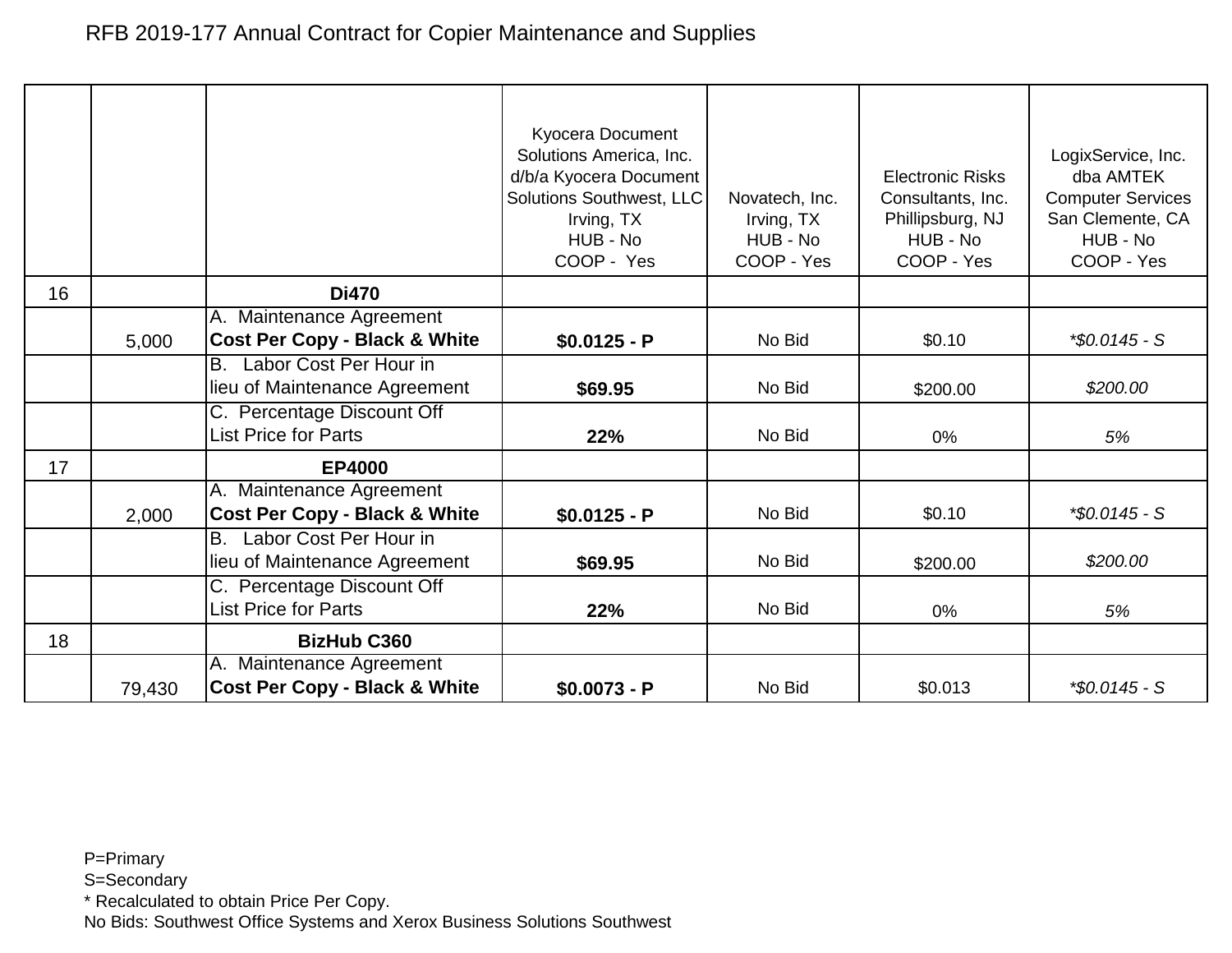|    |         |                                                                      | <b>Kyocera Document</b><br>Solutions America, Inc.<br>d/b/a Kyocera Document<br>Solutions Southwest, LLC<br>Irving, TX<br>HUB - No<br>COOP - Yes | Novatech, Inc.<br>Irving, TX<br>HUB - No<br>COOP - Yes | <b>Electronic Risks</b><br>Consultants, Inc.<br>Phillipsburg, NJ<br>HUB - No<br>COOP - Yes | LogixService, Inc.<br>dba AMTEK<br><b>Computer Services</b><br>San Clemente, CA<br>HUB - No<br>COOP - Yes |
|----|---------|----------------------------------------------------------------------|--------------------------------------------------------------------------------------------------------------------------------------------------|--------------------------------------------------------|--------------------------------------------------------------------------------------------|-----------------------------------------------------------------------------------------------------------|
|    |         | A. Maintenance Agreement                                             |                                                                                                                                                  |                                                        |                                                                                            |                                                                                                           |
|    | 32,638  | <b>Cost Per Copy - Color</b>                                         | $$0.065 - P$                                                                                                                                     | No Bid                                                 | \$0.09                                                                                     | *\$0.0590 - S                                                                                             |
|    |         | B. Labor Cost Per Hour in                                            |                                                                                                                                                  | No Bid                                                 |                                                                                            | \$200.00                                                                                                  |
|    |         | lieu of Maintenance Agreement                                        | \$69.95                                                                                                                                          |                                                        | \$200.00                                                                                   |                                                                                                           |
|    |         | C. Percentage Discount Off<br><b>List Price for Parts</b>            | 22%                                                                                                                                              | No Bid                                                 | 0%                                                                                         | 5%                                                                                                        |
| 19 |         | <b>BizHub C522</b>                                                   |                                                                                                                                                  |                                                        |                                                                                            |                                                                                                           |
|    | 160,000 | A. Maintenance Agreement<br><b>Cost Per Copy - Black &amp; White</b> | $$0.0073 - P$                                                                                                                                    | No Bid                                                 | \$0.013                                                                                    | $*$ \$0.0145 - S                                                                                          |
|    | 68,700  | A. Maintenance Agreement<br><b>Cost Per Copy - Color</b>             | $$0.065 - P$                                                                                                                                     | No Bid                                                 | \$0.09                                                                                     | *\$0.0590 - S                                                                                             |
|    |         | Labor Cost Per Hour in<br>B.<br>lieu of Maintenance Agreement        | \$69.95                                                                                                                                          | No Bid                                                 | \$200.00                                                                                   | \$200.00                                                                                                  |
|    |         | C. Percentage Discount Off<br><b>List Price for Parts</b>            | 22%                                                                                                                                              | No Bid                                                 | 0%                                                                                         | 5%                                                                                                        |
| 20 |         | <b>BizHub C544e</b>                                                  |                                                                                                                                                  |                                                        |                                                                                            |                                                                                                           |
|    | 167,000 | A. Maintenance Agreement<br><b>Cost Per Copy - Black &amp; White</b> | $$0.0073 - P$                                                                                                                                    | $$0.011 - S$                                           | \$0.013                                                                                    | *\$0.0145                                                                                                 |
|    | 57,900  | A. Maintenance Agreement<br><b>Cost Per Copy - Color</b>             | $$0.065 - P$                                                                                                                                     | $$0.065 - S$                                           | \$0.09                                                                                     | *\$0.0590                                                                                                 |

S=Secondary

\* Recalculated to obtain Price Per Copy.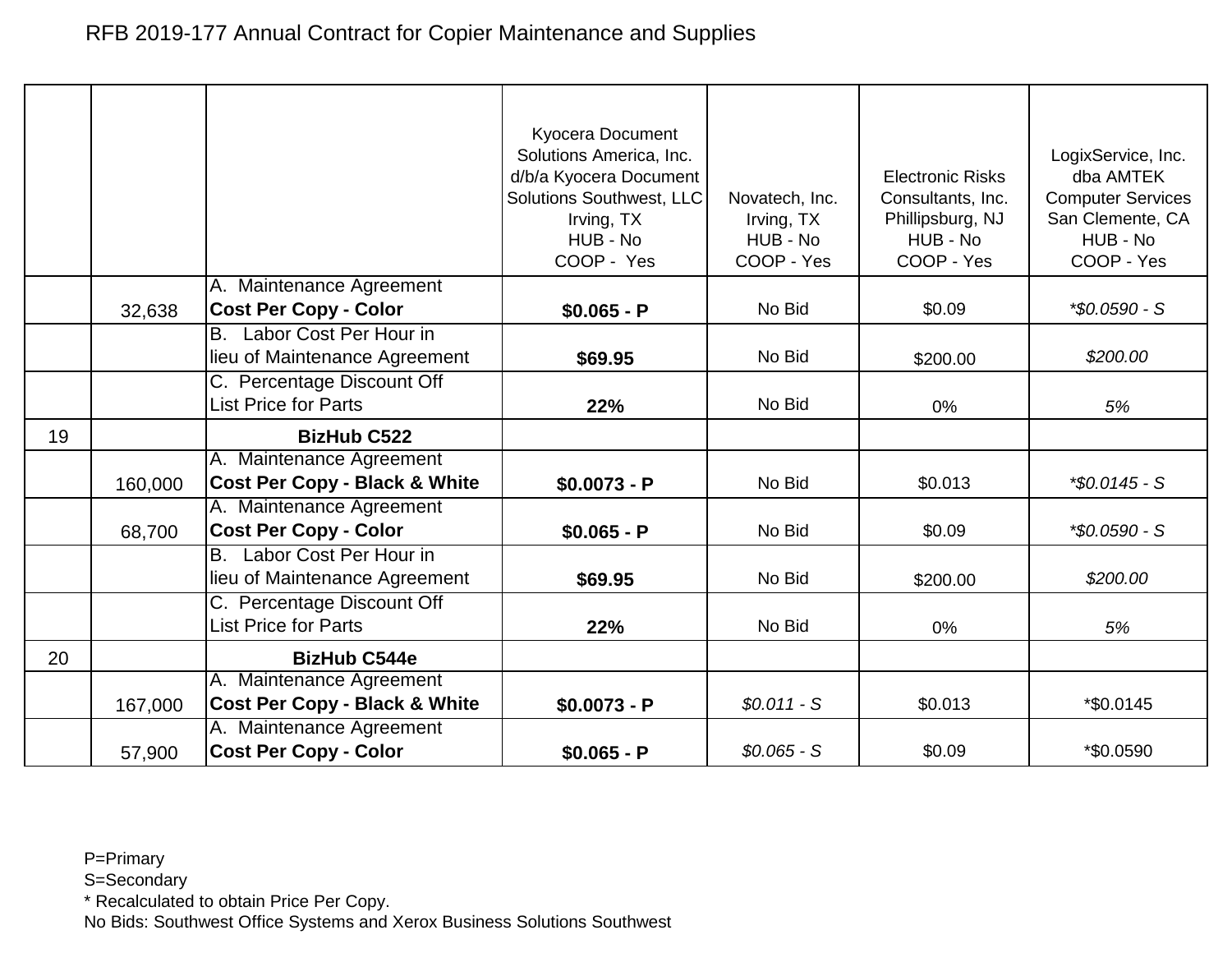|    |         |                                                                      | <b>Kyocera Document</b><br>Solutions America, Inc.<br>d/b/a Kyocera Document<br>Solutions Southwest, LLC<br>Irving, TX<br>HUB - No<br>COOP - Yes | Novatech, Inc.<br>Irving, TX<br>HUB - No<br>COOP - Yes | <b>Electronic Risks</b><br>Consultants, Inc.<br>Phillipsburg, NJ<br>HUB - No<br>COOP - Yes | LogixService, Inc.<br>dba AMTEK<br><b>Computer Services</b><br>San Clemente, CA<br>HUB - No<br>COOP - Yes |
|----|---------|----------------------------------------------------------------------|--------------------------------------------------------------------------------------------------------------------------------------------------|--------------------------------------------------------|--------------------------------------------------------------------------------------------|-----------------------------------------------------------------------------------------------------------|
|    |         | Labor Cost Per Hour in<br>B.<br>lieu of Maintenance Agreement        | \$69.95                                                                                                                                          | \$195.00                                               | \$200.00                                                                                   | \$200.00                                                                                                  |
|    |         | C. Percentage Discount Off<br><b>List Price for Parts</b>            | 22%                                                                                                                                              | 5%                                                     | $0\%$                                                                                      | 5%                                                                                                        |
| 21 |         | <b>BizHub C558</b>                                                   |                                                                                                                                                  |                                                        |                                                                                            |                                                                                                           |
|    | 533,500 | A. Maintenance Agreement<br><b>Cost Per Copy - Black &amp; White</b> | $$0.0059 - P$                                                                                                                                    | $$0.009 - S$                                           | \$0.02                                                                                     | *\$0.0145                                                                                                 |
|    | 81,600  | A. Maintenance Agreement<br><b>Cost Per Copy - Color</b>             | $$0.045 - P$                                                                                                                                     | $$0.055 - S$                                           | \$0.20                                                                                     | *\$0.0590                                                                                                 |
|    |         | Labor Cost Per Hour in<br>B.<br>lieu of Maintenance Agreement        | \$69.95                                                                                                                                          | \$195.00                                               | \$200.00                                                                                   | \$200.00                                                                                                  |
|    |         | C. Percentage Discount Off<br><b>List Price for Parts</b>            | 22%                                                                                                                                              | 5%                                                     | $0\%$                                                                                      | 5%                                                                                                        |
| 22 |         | <b>KM2530</b>                                                        |                                                                                                                                                  |                                                        |                                                                                            |                                                                                                           |
|    | 1,226   | A. Maintenance Agreement<br><b>Cost Per Copy - Black &amp; White</b> | $$0.0125 - P$                                                                                                                                    | No Bid                                                 | \$0.30                                                                                     | $*$ \$0.0145 - S                                                                                          |
|    |         | Labor Cost Per Hour in<br><b>B.</b><br>lieu of Maintenance Agreement | \$69.95                                                                                                                                          | No Bid                                                 | \$200.00                                                                                   | \$200.00                                                                                                  |
|    |         | C. Percentage Discount Off<br><b>List Price for Parts</b>            | 22%                                                                                                                                              | No Bid                                                 | 0%                                                                                         | 5%                                                                                                        |

S=Secondary

\* Recalculated to obtain Price Per Copy.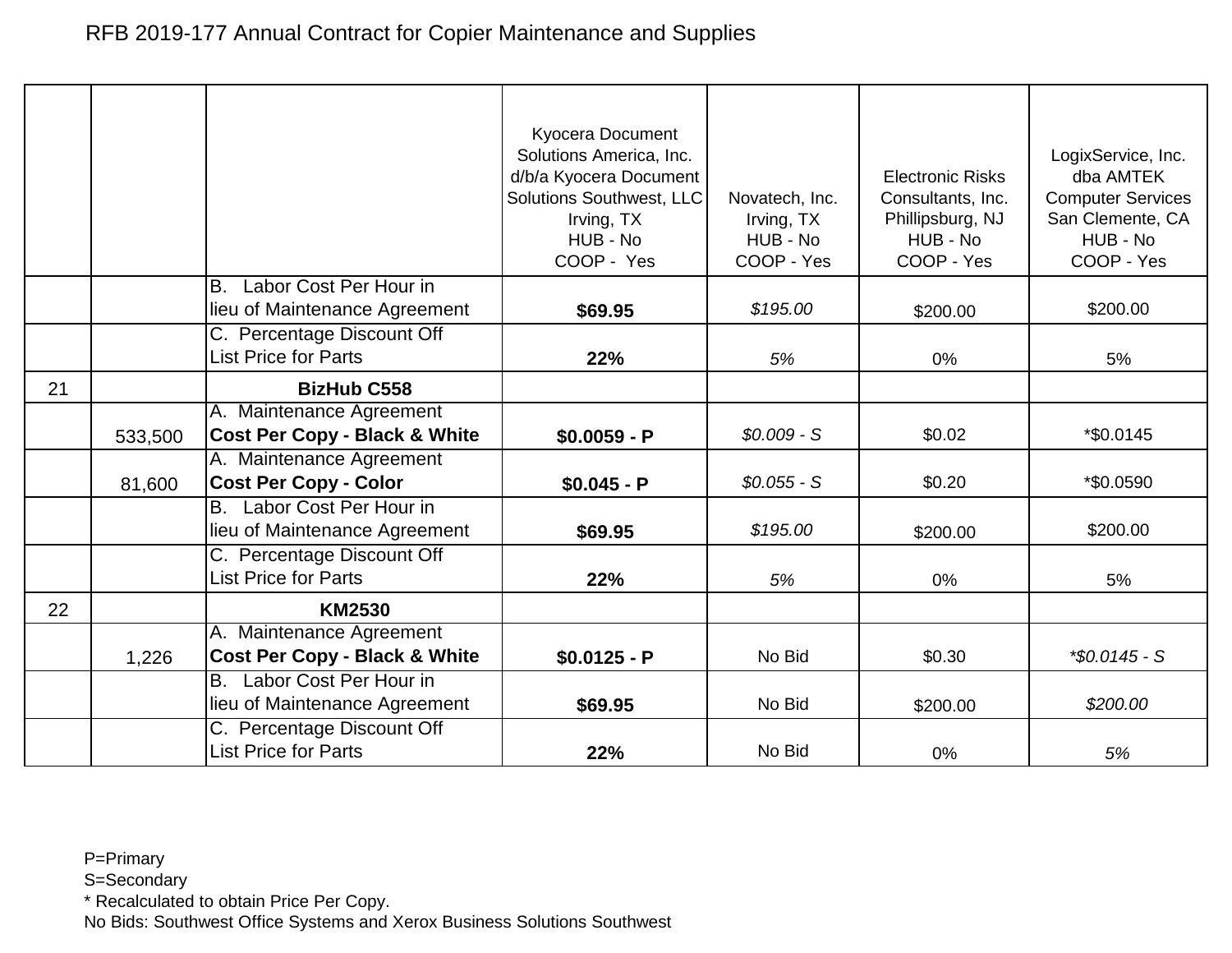|    |        |                                                                      | Kyocera Document<br>Solutions America, Inc.<br>d/b/a Kyocera Document<br>Solutions Southwest, LLC<br>Irving, TX<br>HUB - No<br>COOP - Yes | Novatech, Inc.<br>Irving, TX<br>HUB - No<br>COOP - Yes | <b>Electronic Risks</b><br>Consultants, Inc.<br>Phillipsburg, NJ<br>HUB - No<br>COOP - Yes | LogixService, Inc.<br>dba AMTEK<br><b>Computer Services</b><br>San Clemente, CA<br>HUB - No<br>COOP - Yes |
|----|--------|----------------------------------------------------------------------|-------------------------------------------------------------------------------------------------------------------------------------------|--------------------------------------------------------|--------------------------------------------------------------------------------------------|-----------------------------------------------------------------------------------------------------------|
| 23 |        | <b>KM5035</b>                                                        |                                                                                                                                           |                                                        |                                                                                            |                                                                                                           |
|    | 15,500 | A. Maintenance Agreement<br><b>Cost Per Copy - Black &amp; White</b> | $$0.0125 - P$                                                                                                                             | No Bid                                                 | \$0.1013                                                                                   | $$0.0145 - S$                                                                                             |
|    |        | Labor Cost Per Hour in<br>B.<br>lieu of Maintenance Agreement        | \$69.95                                                                                                                                   | No Bid                                                 | \$200.00                                                                                   | \$200.00                                                                                                  |
|    |        | C. Percentage Discount Off<br><b>List Price for Parts</b>            | 22%                                                                                                                                       | No Bid                                                 | 0%                                                                                         | 5%                                                                                                        |
|    |        | <b>SECTION II</b><br><b>KYOCERA COPIERS</b>                          |                                                                                                                                           |                                                        |                                                                                            |                                                                                                           |
| 24 |        | TASKalfa 3010i                                                       |                                                                                                                                           |                                                        |                                                                                            |                                                                                                           |
|    | 35,000 | A. Maintenance Agreement<br><b>Cost Per Copy - Black &amp; White</b> | $$0.0045 - P$                                                                                                                             | No Bid                                                 | $$0.013 - S$                                                                               | *\$0.0145                                                                                                 |
|    |        | Labor Cost Per Hour in<br>В.<br>lieu of Maintenance Agreement        | \$69.95                                                                                                                                   | No Bid                                                 | \$200.00                                                                                   | \$200.00                                                                                                  |
|    |        | C. Percentage Discount Off<br><b>List Price for Parts</b>            | 22%                                                                                                                                       | No Bid                                                 | 0%                                                                                         | 5%                                                                                                        |

S=Secondary

\* Recalculated to obtain Price Per Copy.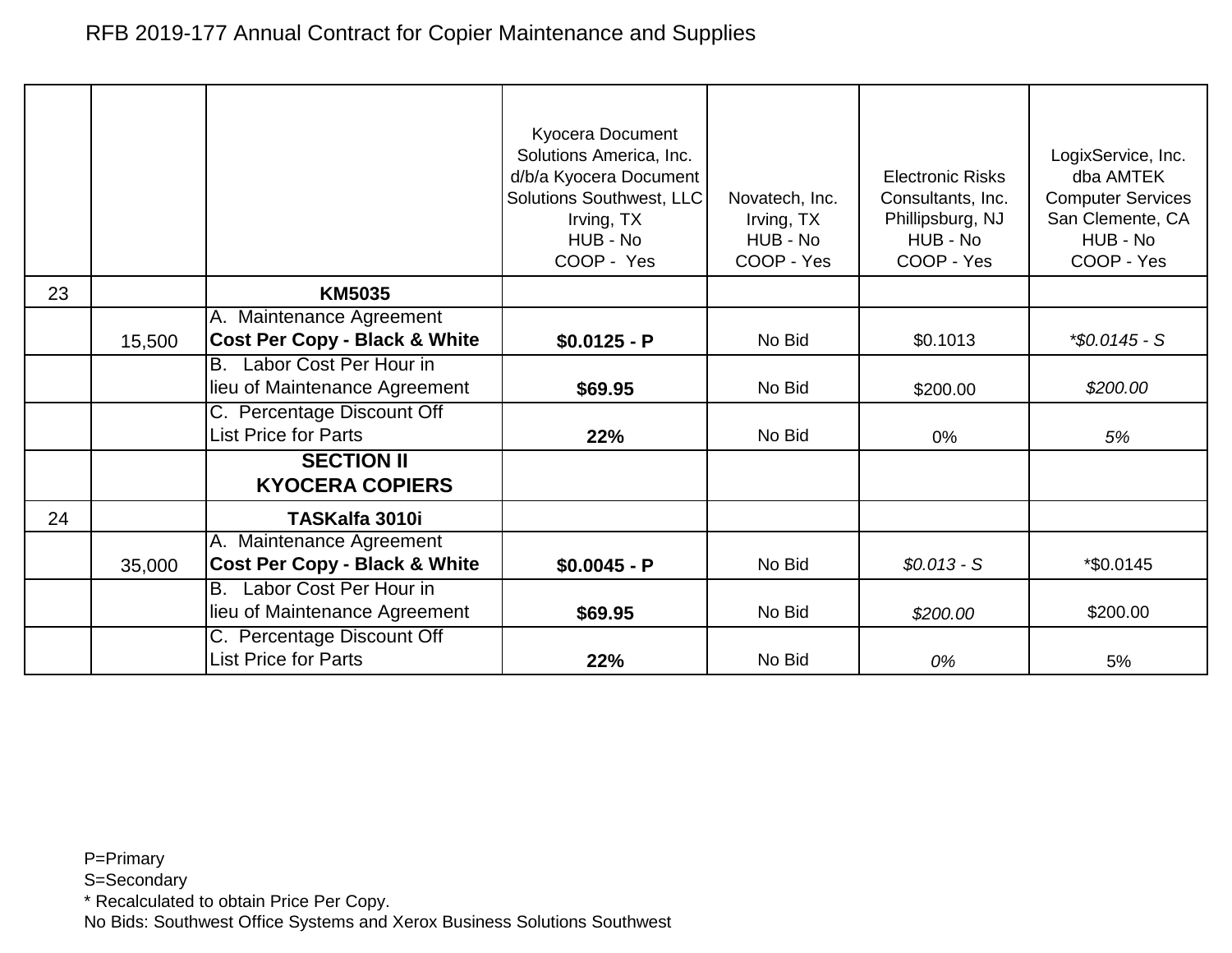|    |         |                                                                      | <b>Kyocera Document</b><br>Solutions America, Inc.<br>d/b/a Kyocera Document<br>Solutions Southwest, LLC<br>Irving, TX<br>HUB - No<br>COOP - Yes | Novatech, Inc.<br>Irving, TX<br>HUB - No<br>COOP - Yes | <b>Electronic Risks</b><br>Consultants, Inc.<br>Phillipsburg, NJ<br>HUB - No<br>COOP - Yes | LogixService, Inc.<br>dba AMTEK<br><b>Computer Services</b><br>San Clemente, CA<br>HUB - No<br>COOP - Yes |
|----|---------|----------------------------------------------------------------------|--------------------------------------------------------------------------------------------------------------------------------------------------|--------------------------------------------------------|--------------------------------------------------------------------------------------------|-----------------------------------------------------------------------------------------------------------|
| 25 |         | TASKalfa 3011i                                                       |                                                                                                                                                  |                                                        |                                                                                            |                                                                                                           |
|    | 263,400 | A. Maintenance Agreement<br><b>Cost Per Copy - Black &amp; White</b> | $$0.0041 - P$                                                                                                                                    | No Bid                                                 | $$0.013 - S$                                                                               | *\$0.0145                                                                                                 |
|    |         | Labor Cost Per Hour in<br>B.<br>lieu of Maintenance Agreement        | \$69.95                                                                                                                                          | No Bid                                                 | \$200.00                                                                                   | \$200.00                                                                                                  |
|    |         | C. Percentage Discount Off<br><b>List Price for Parts</b>            | 22%                                                                                                                                              | No Bid                                                 | 0%                                                                                         | 5%                                                                                                        |
| 26 |         | TASKalfa 3212i                                                       |                                                                                                                                                  |                                                        |                                                                                            |                                                                                                           |
|    | 245,323 | A. Maintenance Agreement<br><b>Cost Per Copy - Black &amp; White</b> | $$0.0041 - P$                                                                                                                                    | No Bid                                                 | \$0.02                                                                                     | $*$ \$0.0145 - S                                                                                          |
|    |         | B. Labor Cost Per Hour in<br>lieu of Maintenance Agreement           | \$69.95                                                                                                                                          | No Bid                                                 | \$200.00                                                                                   | \$200.00                                                                                                  |
|    |         | C. Percentage Discount Off<br><b>List Price for Parts</b>            | 22%                                                                                                                                              | No Bid                                                 | 0%                                                                                         | 5%                                                                                                        |
| 27 |         | <b>TASKalfa 3500i</b>                                                |                                                                                                                                                  |                                                        |                                                                                            |                                                                                                           |
|    | 46,000  | A. Maintenance Agreement<br><b>Cost Per Copy - Black &amp; White</b> | $$0.0045 - P$                                                                                                                                    | No Bid                                                 | $$0.013 - S$                                                                               | *\$0.0145                                                                                                 |

S=Secondary

\* Recalculated to obtain Price Per Copy.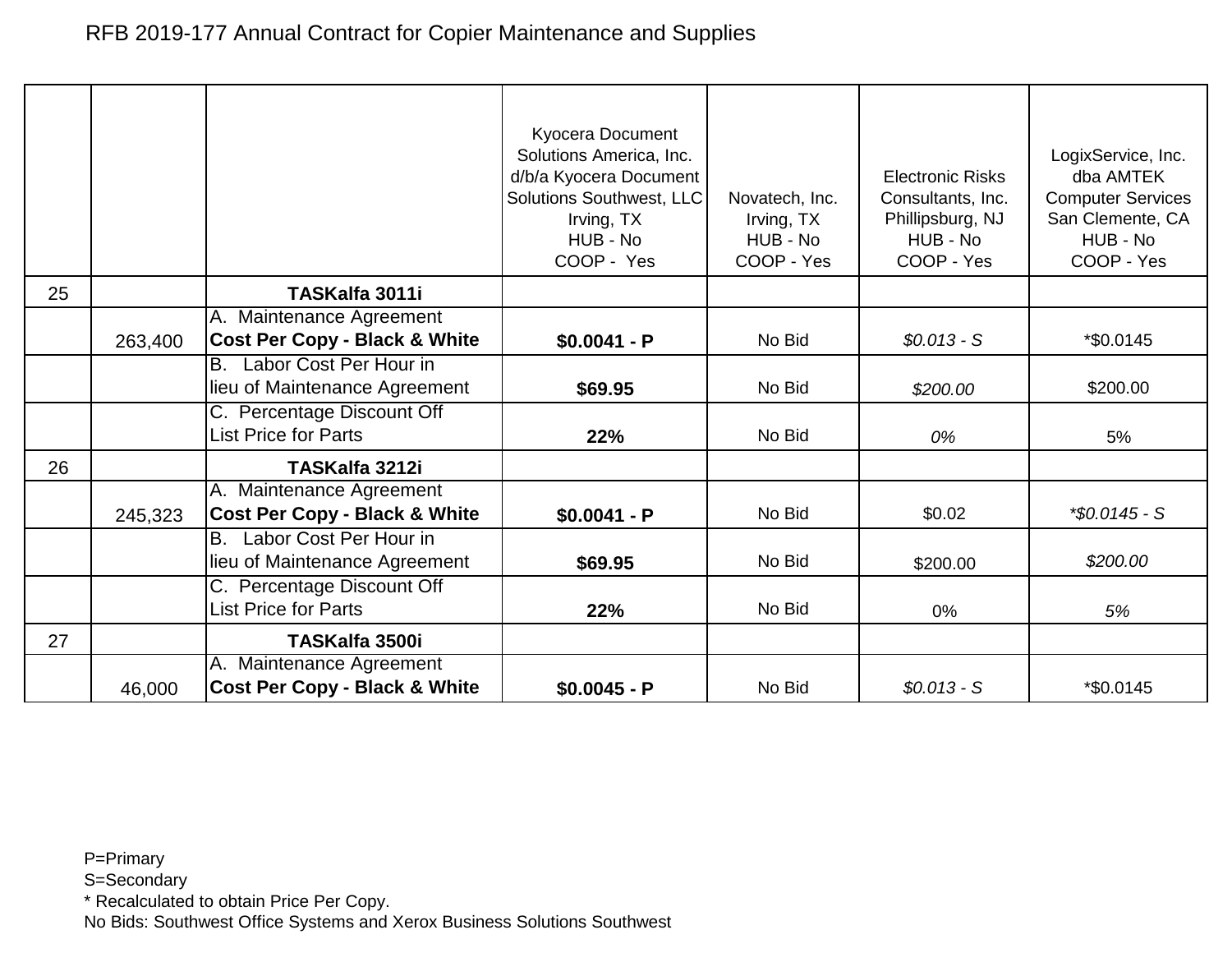|    |           |                                                                      | Kyocera Document<br>Solutions America, Inc.<br>d/b/a Kyocera Document<br><b>Solutions Southwest, LLC</b><br>Irving, TX<br>HUB - No<br>COOP - Yes | Novatech, Inc.<br>Irving, TX<br>HUB - No<br>COOP - Yes | <b>Electronic Risks</b><br>Consultants, Inc.<br>Phillipsburg, NJ<br>HUB - No<br>COOP - Yes | LogixService, Inc.<br>dba AMTEK<br><b>Computer Services</b><br>San Clemente, CA<br>HUB - No<br>COOP - Yes |
|----|-----------|----------------------------------------------------------------------|--------------------------------------------------------------------------------------------------------------------------------------------------|--------------------------------------------------------|--------------------------------------------------------------------------------------------|-----------------------------------------------------------------------------------------------------------|
|    |           | Labor Cost Per Hour in<br>Β.                                         |                                                                                                                                                  | No Bid                                                 |                                                                                            | \$200.00                                                                                                  |
|    |           | lieu of Maintenance Agreement                                        | \$69.95                                                                                                                                          |                                                        | \$200.00                                                                                   |                                                                                                           |
|    |           | C. Percentage Discount Off<br><b>List Price for Parts</b>            | 22%                                                                                                                                              | No Bid                                                 | 0%                                                                                         | 5%                                                                                                        |
| 28 |           | TASKalfa 3501i                                                       |                                                                                                                                                  |                                                        |                                                                                            |                                                                                                           |
|    | 1,493,935 | A. Maintenance Agreement<br><b>Cost Per Copy - Black &amp; White</b> | $$0.0045 - P$                                                                                                                                    | No Bid                                                 | $$0.013 - S$                                                                               | *\$0.0145                                                                                                 |
|    |           | Labor Cost Per Hour in<br>B.<br>lieu of Maintenance Agreement        | \$69.95                                                                                                                                          | No Bid                                                 | \$200.00                                                                                   | \$200.00                                                                                                  |
|    |           | C. Percentage Discount Off<br><b>List Price for Parts</b>            | 22%                                                                                                                                              | No Bid                                                 | 0%                                                                                         | 5%                                                                                                        |
| 29 |           | TASKalfa 3511i                                                       |                                                                                                                                                  |                                                        |                                                                                            |                                                                                                           |
|    | 30,000    | A. Maintenance Agreement<br><b>Cost Per Copy - Black &amp; White</b> | $$0.0045 - P$                                                                                                                                    | No Bid                                                 | \$0.02                                                                                     | $*$ \$0.0145 - S                                                                                          |
|    |           | Labor Cost Per Hour in<br>В.<br>lieu of Maintenance Agreement        | \$69.95                                                                                                                                          | No Bid                                                 | \$200.00                                                                                   | \$200.00                                                                                                  |
|    |           | C. Percentage Discount Off<br>List Price for Parts                   | 22%                                                                                                                                              | No Bid                                                 | 0%                                                                                         | 5%                                                                                                        |

S=Secondary

\* Recalculated to obtain Price Per Copy.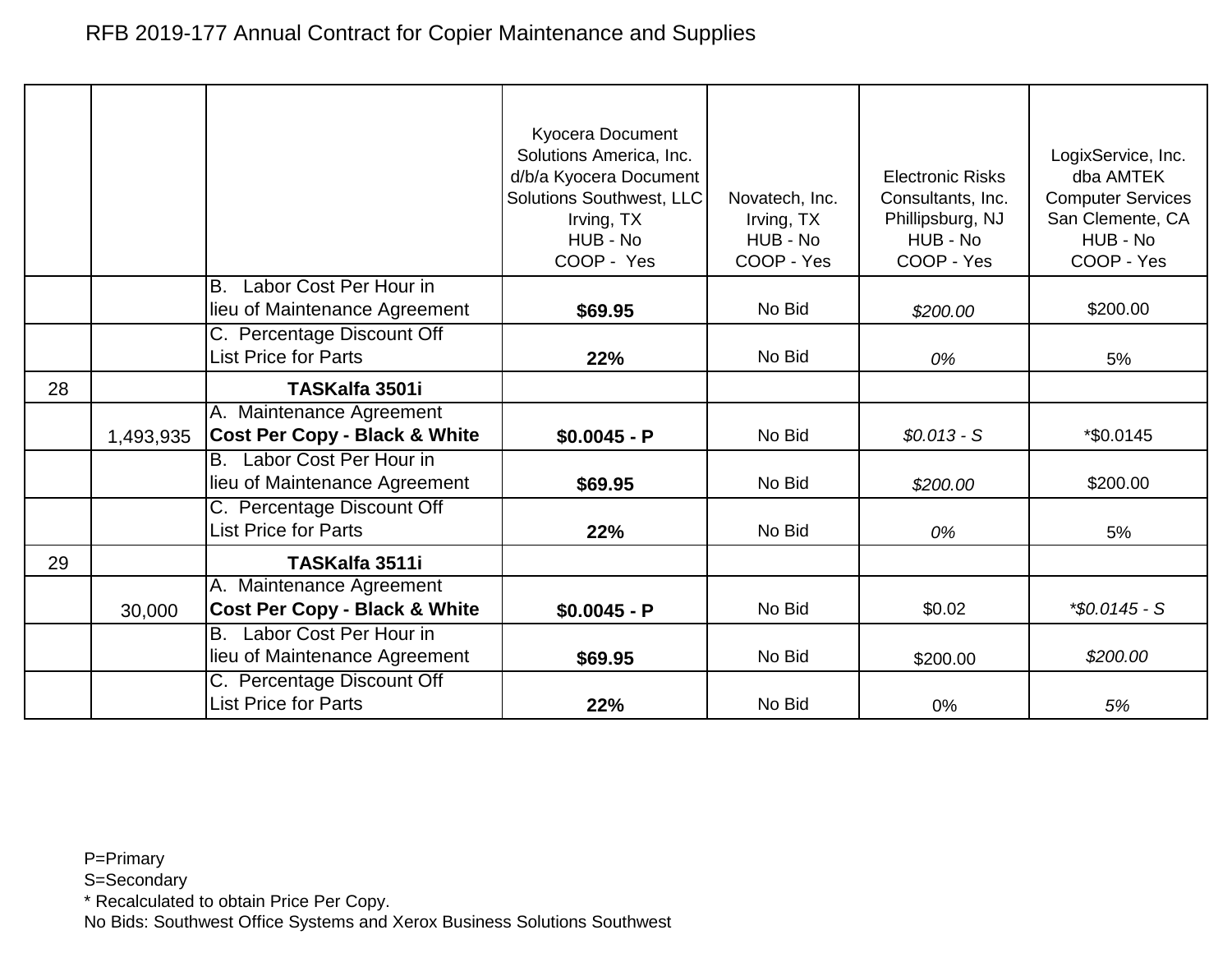|    |           |                                                                      | Kyocera Document<br>Solutions America, Inc.<br>d/b/a Kyocera Document<br>Solutions Southwest, LLC<br>Irving, TX<br>HUB - No<br>COOP - Yes | Novatech, Inc.<br>Irving, TX<br>HUB - No<br>COOP - Yes | <b>Electronic Risks</b><br>Consultants, Inc.<br>Phillipsburg, NJ<br>HUB - No<br>COOP - Yes | LogixService, Inc.<br>dba AMTEK<br><b>Computer Services</b><br>San Clemente, CA<br>HUB - No<br>COOP - Yes |
|----|-----------|----------------------------------------------------------------------|-------------------------------------------------------------------------------------------------------------------------------------------|--------------------------------------------------------|--------------------------------------------------------------------------------------------|-----------------------------------------------------------------------------------------------------------|
| 30 |           | TASKalfa 4002i                                                       |                                                                                                                                           |                                                        |                                                                                            |                                                                                                           |
|    |           | A. Maintenance Agreement                                             |                                                                                                                                           |                                                        |                                                                                            |                                                                                                           |
|    | 866,972   | <b>Cost Per Copy - Black &amp; White</b>                             | $$0.0041 - P$                                                                                                                             | No Bid                                                 | $$0.013 - S$                                                                               | *\$0.0145                                                                                                 |
|    |           | Labor Cost Per Hour in<br>IB.<br>lieu of Maintenance Agreement       | \$69.95                                                                                                                                   | No Bid                                                 | \$200.00                                                                                   | \$200.00                                                                                                  |
|    |           | C. Percentage Discount Off<br><b>List Price for Parts</b>            | 22%                                                                                                                                       | No Bid                                                 | 0%                                                                                         | 5%                                                                                                        |
| 31 |           | <b>TASKalfa 4500i</b>                                                |                                                                                                                                           |                                                        |                                                                                            |                                                                                                           |
|    | 199,173   | A. Maintenance Agreement<br><b>Cost Per Copy - Black &amp; White</b> | $$0.0045 - P$                                                                                                                             | No Bid                                                 | $$0.013 - S$                                                                               | *\$0.0145                                                                                                 |
|    |           | Labor Cost Per Hour in<br><b>B.</b><br>lieu of Maintenance Agreement | \$69.95                                                                                                                                   | No Bid                                                 | \$200.00                                                                                   | \$200.00                                                                                                  |
|    |           | C. Percentage Discount Off<br><b>List Price for Parts</b>            | 22%                                                                                                                                       | No Bid                                                 | 0%                                                                                         | 5%                                                                                                        |
| 32 |           | TASKalfa 4501i                                                       |                                                                                                                                           |                                                        |                                                                                            |                                                                                                           |
|    | 2,406,907 | A. Maintenance Agreement<br><b>Cost Per Copy - Black &amp; White</b> | $$0.0045 - P$                                                                                                                             | No Bid                                                 | $$0.013 - S$                                                                               | *\$0.0145                                                                                                 |

S=Secondary

\* Recalculated to obtain Price Per Copy.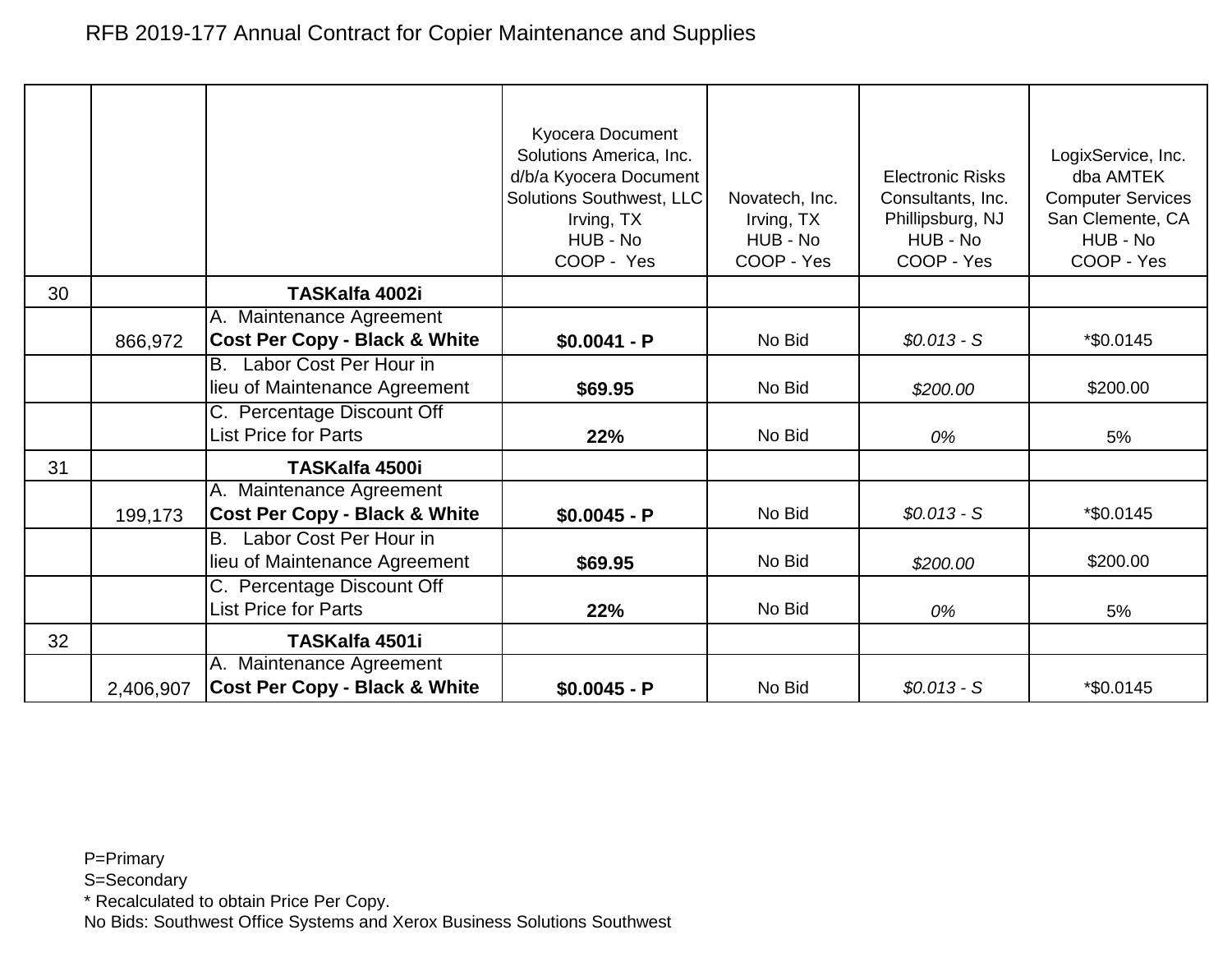|    |           |                                                                      | Kyocera Document<br>Solutions America, Inc.<br>d/b/a Kyocera Document<br>Solutions Southwest, LLC<br>Irving, TX<br>HUB - No<br>COOP - Yes | Novatech, Inc.<br>Irving, TX<br>HUB - No<br>COOP - Yes | <b>Electronic Risks</b><br>Consultants, Inc.<br>Phillipsburg, NJ<br>HUB - No<br>COOP - Yes | LogixService, Inc.<br>dba AMTEK<br><b>Computer Services</b><br>San Clemente, CA<br>HUB - No<br>COOP - Yes |
|----|-----------|----------------------------------------------------------------------|-------------------------------------------------------------------------------------------------------------------------------------------|--------------------------------------------------------|--------------------------------------------------------------------------------------------|-----------------------------------------------------------------------------------------------------------|
|    |           | Labor Cost Per Hour in<br>B.<br>lieu of Maintenance Agreement        | \$69.95                                                                                                                                   | No Bid                                                 | \$200.00                                                                                   | \$200.00                                                                                                  |
|    |           |                                                                      |                                                                                                                                           |                                                        |                                                                                            |                                                                                                           |
|    |           | C. Percentage Discount Off<br><b>List Price for Parts</b>            | 22%                                                                                                                                       | No Bid                                                 | 0%                                                                                         | 5%                                                                                                        |
| 33 |           | TASKalfa 5002i                                                       |                                                                                                                                           |                                                        |                                                                                            |                                                                                                           |
|    | 1,699,630 | A. Maintenance Agreement<br><b>Cost Per Copy - Black &amp; White</b> | $$0.0039 - P$                                                                                                                             | No Bid                                                 | $$0.013 - S$                                                                               | *\$0.0145                                                                                                 |
|    |           | Labor Cost Per Hour in<br><b>B.</b><br>lieu of Maintenance Agreement | \$69.95                                                                                                                                   | No Bid                                                 | \$200.00                                                                                   | \$200.00                                                                                                  |
|    |           | C. Percentage Discount Off<br><b>List Price for Parts</b>            | 22%                                                                                                                                       | No Bid                                                 | 0%                                                                                         | 5%                                                                                                        |
| 34 |           | <b>TASKalfa 5500i</b>                                                |                                                                                                                                           |                                                        |                                                                                            |                                                                                                           |
|    | 100,396   | A. Maintenance Agreement<br><b>Cost Per Copy - Black &amp; White</b> | $$0.0045 - P$                                                                                                                             | No Bid                                                 | \$0.02                                                                                     | $*$ \$0.0145 - S                                                                                          |
|    |           | Labor Cost Per Hour in<br>В.<br>lieu of Maintenance Agreement        | \$69.95                                                                                                                                   | No Bid                                                 | \$200.00                                                                                   | \$200.00                                                                                                  |
|    |           | C. Percentage Discount Off<br><b>List Price for Parts</b>            | 22%                                                                                                                                       | No Bid                                                 | 0%                                                                                         | 5%                                                                                                        |

S=Secondary

\* Recalculated to obtain Price Per Copy.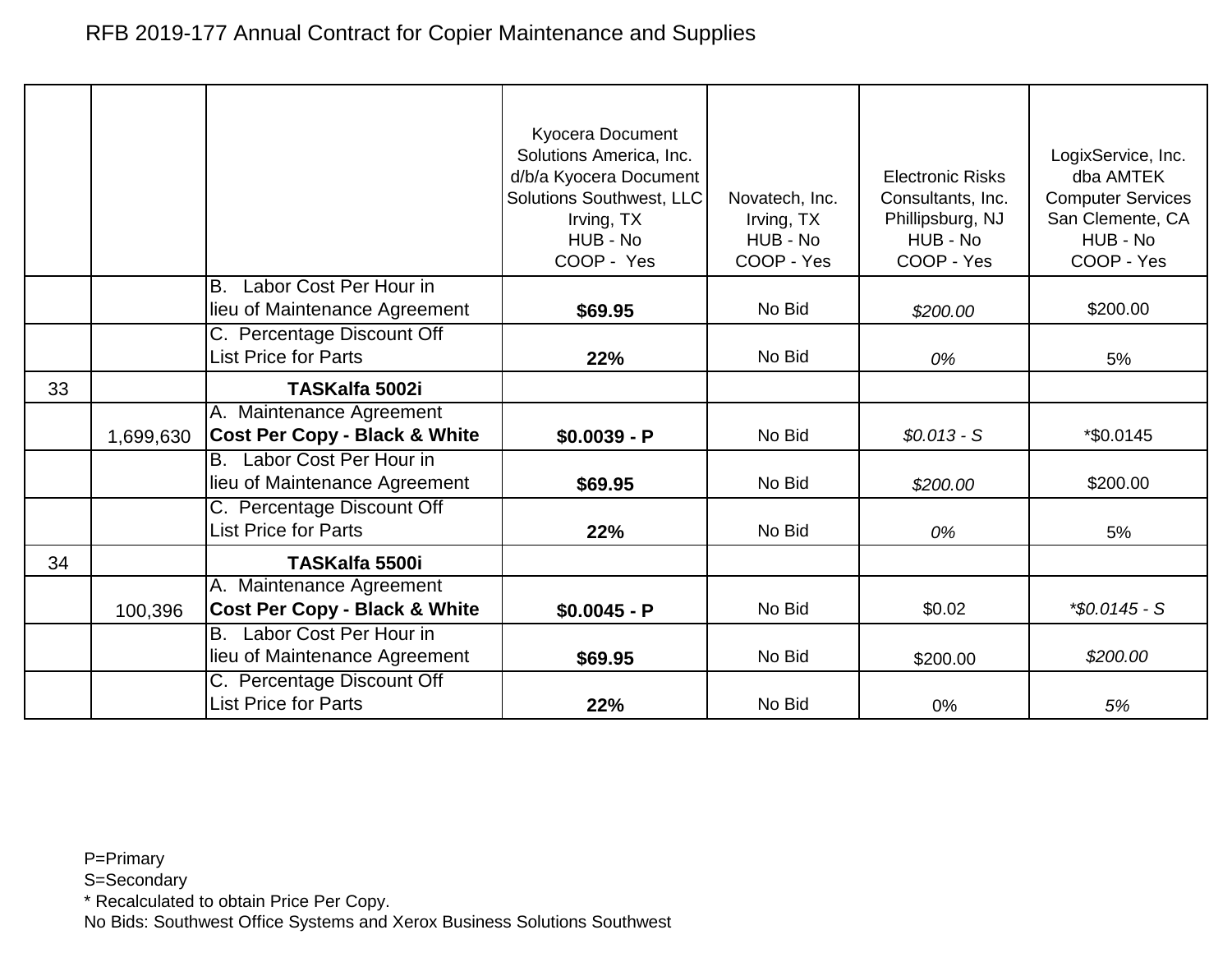|    |           |                                                               | Kyocera Document<br>Solutions America, Inc.<br>d/b/a Kyocera Document<br>Solutions Southwest, LLC<br>Irving, TX<br>HUB - No | Novatech, Inc.<br>Irving, TX<br>HUB - No | <b>Electronic Risks</b><br>Consultants, Inc.<br>Phillipsburg, NJ<br>HUB - No | LogixService, Inc.<br>dba AMTEK<br><b>Computer Services</b><br>San Clemente, CA<br>HUB - No |
|----|-----------|---------------------------------------------------------------|-----------------------------------------------------------------------------------------------------------------------------|------------------------------------------|------------------------------------------------------------------------------|---------------------------------------------------------------------------------------------|
|    |           |                                                               | COOP - Yes                                                                                                                  | COOP - Yes                               | COOP - Yes                                                                   | COOP - Yes                                                                                  |
| 35 |           | TASKalfa 5501i                                                |                                                                                                                             |                                          |                                                                              |                                                                                             |
|    |           | A. Maintenance Agreement                                      |                                                                                                                             |                                          |                                                                              |                                                                                             |
|    | 1,281,384 | <b>Cost Per Copy - Black &amp; White</b>                      | $$0.0045 - P$                                                                                                               | No Bid                                   | $$0.013 - S$                                                                 | *\$0.0145                                                                                   |
|    |           | Labor Cost Per Hour in<br>B.<br>lieu of Maintenance Agreement |                                                                                                                             | No Bid                                   |                                                                              | \$200.00                                                                                    |
|    |           | C. Percentage Discount Off                                    | \$69.95                                                                                                                     |                                          | \$200.00                                                                     |                                                                                             |
|    |           | <b>List Price for Parts</b>                                   | 22%                                                                                                                         | No Bid                                   | 0%                                                                           | 5%                                                                                          |
| 36 |           | <b>TASKalfa 6500i</b>                                         |                                                                                                                             |                                          |                                                                              |                                                                                             |
|    |           | A. Maintenance Agreement                                      |                                                                                                                             |                                          |                                                                              |                                                                                             |
|    | 40,874    | <b>Cost Per Copy - Black &amp; White</b>                      | $$0.0045 - P$                                                                                                               | No Bid                                   | \$0.02                                                                       | $*$ \$0.0145 - S                                                                            |
|    |           | Labor Cost Per Hour in<br>B.                                  |                                                                                                                             |                                          |                                                                              |                                                                                             |
|    |           | lieu of Maintenance Agreement                                 | \$69.95                                                                                                                     | No Bid                                   | \$200.00                                                                     | \$200.00                                                                                    |
|    |           | C. Percentage Discount Off                                    |                                                                                                                             |                                          |                                                                              |                                                                                             |
|    |           | <b>List Price for Parts</b>                                   | 22%                                                                                                                         | No Bid                                   | 0%                                                                           | 5%                                                                                          |
| 37 |           | TASKalfa 6501i                                                |                                                                                                                             |                                          |                                                                              |                                                                                             |
|    |           | A. Maintenance Agreement                                      |                                                                                                                             |                                          |                                                                              |                                                                                             |
|    | 1,977,562 | <b>Cost Per Copy - Black &amp; White</b>                      | $$0.0045 - P$                                                                                                               | No Bid                                   | $$0.013 - S$                                                                 | *\$0.0145                                                                                   |

S=Secondary

\* Recalculated to obtain Price Per Copy.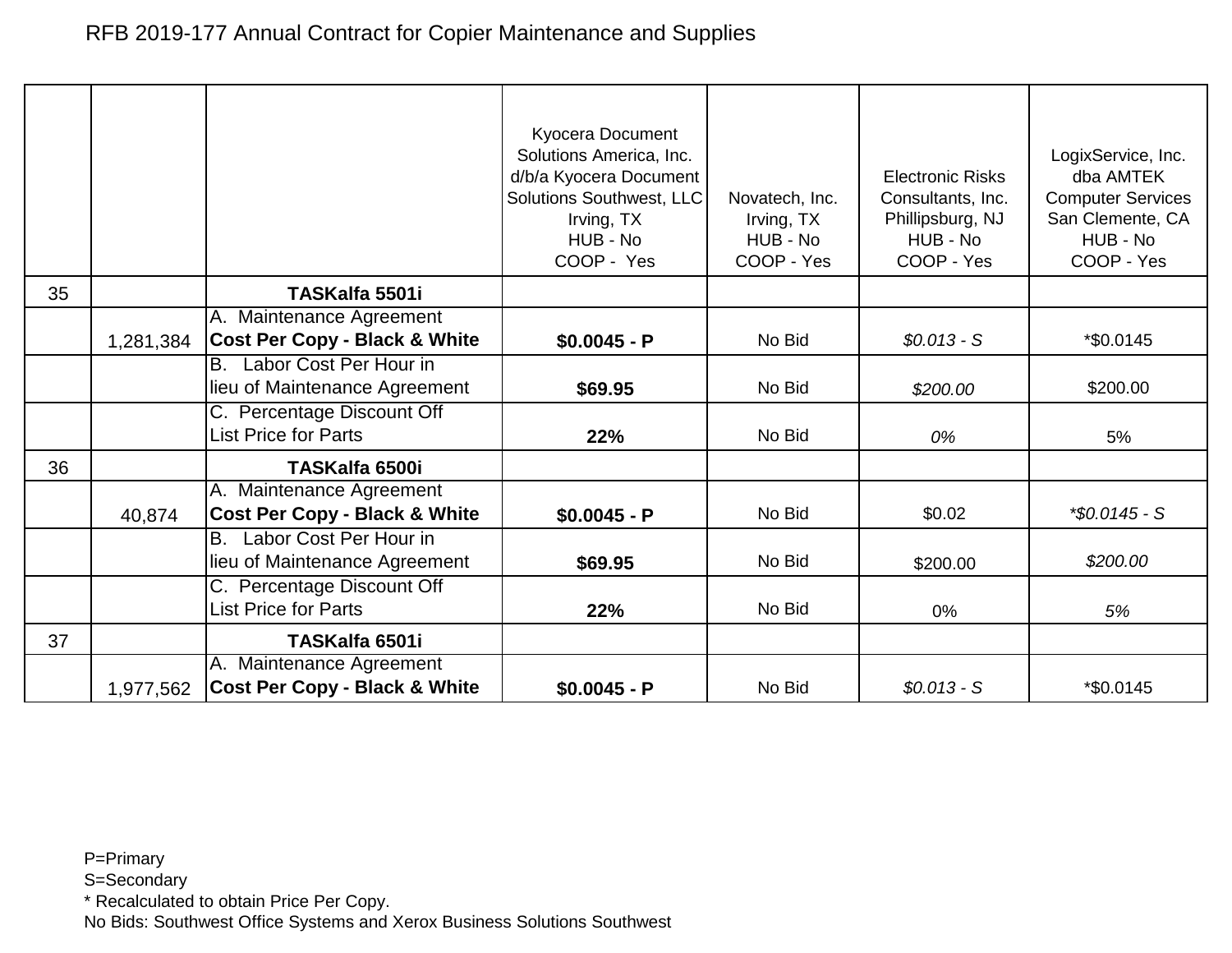|    |        |                                                                      | Kyocera Document<br>Solutions America, Inc.<br>d/b/a Kyocera Document<br>Solutions Southwest, LLC<br>Irving, TX<br>HUB - No<br>COOP - Yes | Novatech, Inc.<br>Irving, TX<br>HUB - No<br>COOP - Yes | <b>Electronic Risks</b><br>Consultants, Inc.<br>Phillipsburg, NJ<br>HUB - No<br>COOP - Yes | LogixService, Inc.<br>dba AMTEK<br><b>Computer Services</b><br>San Clemente, CA<br>HUB - No<br>COOP - Yes |
|----|--------|----------------------------------------------------------------------|-------------------------------------------------------------------------------------------------------------------------------------------|--------------------------------------------------------|--------------------------------------------------------------------------------------------|-----------------------------------------------------------------------------------------------------------|
|    |        | Labor Cost Per Hour in<br>B.<br>lieu of Maintenance Agreement        | \$69.95                                                                                                                                   | No Bid                                                 | \$200.00                                                                                   | \$200.00                                                                                                  |
|    |        | C. Percentage Discount Off<br><b>List Price for Parts</b>            | 22%                                                                                                                                       | No Bid                                                 | 0%                                                                                         | 5%                                                                                                        |
| 38 |        | TASKalfa 8001i                                                       |                                                                                                                                           |                                                        |                                                                                            |                                                                                                           |
|    | 60,000 | A. Maintenance Agreement<br><b>Cost Per Copy - Black &amp; White</b> | $$0.0045 - P$                                                                                                                             | No Bid                                                 | \$0.02                                                                                     | $*$ \$0.0145 - S                                                                                          |
|    |        | Labor Cost Per Hour in<br><b>B.</b><br>lieu of Maintenance Agreement | \$69.95                                                                                                                                   | No Bid                                                 | \$200.00                                                                                   | \$200.00                                                                                                  |
|    |        | C. Percentage Discount Off<br><b>List Price for Parts</b>            | 22%                                                                                                                                       | No Bid                                                 | 0%                                                                                         | 5%                                                                                                        |
| 39 |        | Taskalfa Color 2552ci                                                |                                                                                                                                           |                                                        |                                                                                            |                                                                                                           |
|    | 5,000  | A. Maintenance Agreement<br><b>Cost Per Copy - Black &amp; White</b> | $$0.0068 - P$                                                                                                                             | No Bid                                                 | \$0.013                                                                                    | $*$ \$0.0145 - S                                                                                          |
|    | 10,000 | A. Maintenance Agreement<br><b>Cost Per Copy - Color</b>             | $$0.039 - P$                                                                                                                              | No Bid                                                 | \$0.09                                                                                     | *\$0.0590 - S                                                                                             |
|    |        | Labor Cost Per Hour in<br><b>B.</b><br>lieu of Maintenance Agreement | \$69.95                                                                                                                                   | No Bid                                                 | \$200.00                                                                                   | \$200.00                                                                                                  |
|    |        | C. Percentage Discount Off<br><b>List Price for Parts</b>            | 22%                                                                                                                                       | No Bid                                                 | 0%                                                                                         | 5%                                                                                                        |

S=Secondary

\* Recalculated to obtain Price Per Copy.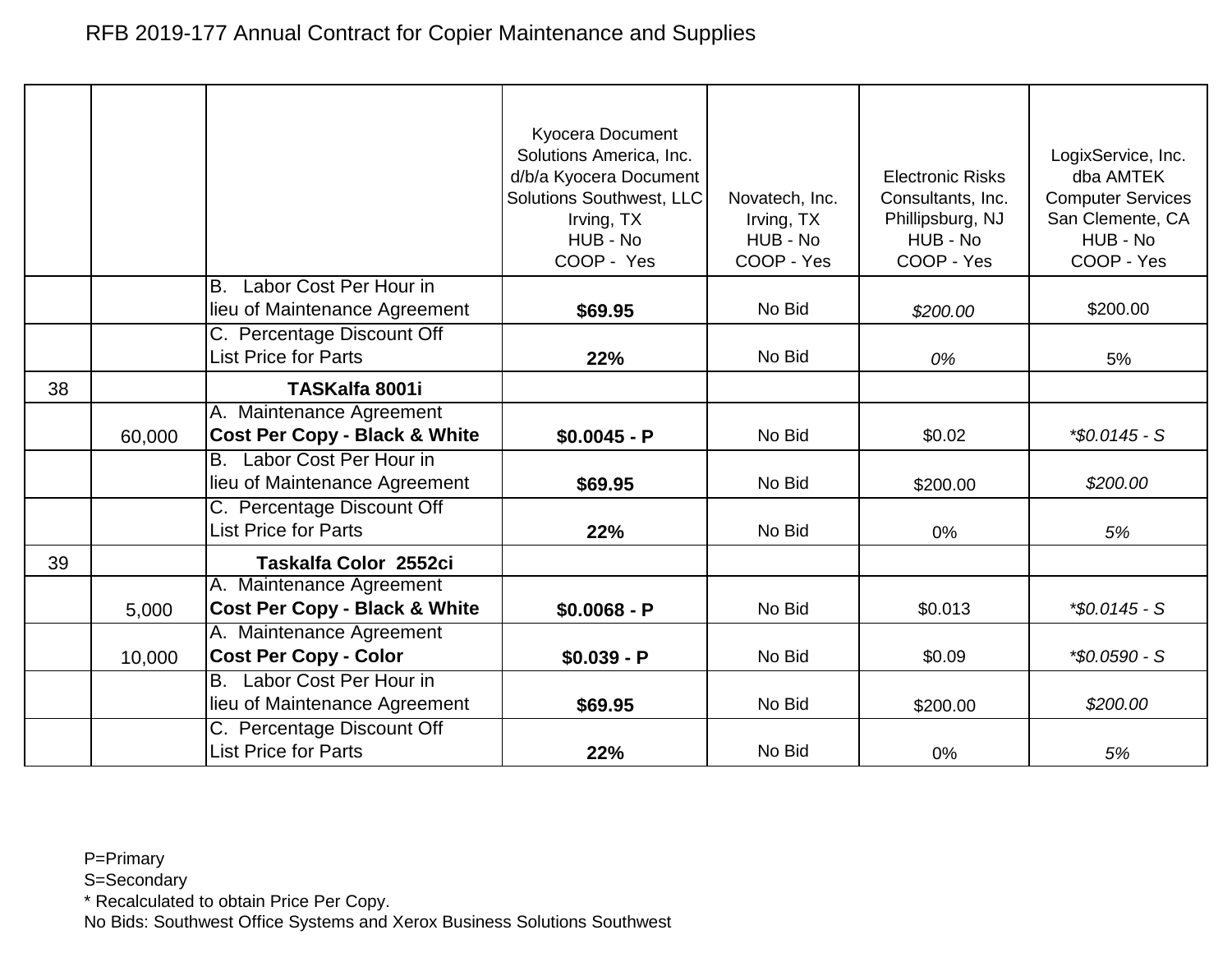|    |         |                                                           | Kyocera Document<br>Solutions America, Inc.<br>d/b/a Kyocera Document<br>Solutions Southwest, LLC<br>Irving, TX<br>HUB - No<br>COOP - Yes | Novatech, Inc.<br>Irving, TX<br>HUB - No<br>COOP - Yes | <b>Electronic Risks</b><br>Consultants, Inc.<br>Phillipsburg, NJ<br>HUB - No<br>COOP - Yes | LogixService, Inc.<br>dba AMTEK<br><b>Computer Services</b><br>San Clemente, CA<br>HUB - No<br>COOP - Yes |
|----|---------|-----------------------------------------------------------|-------------------------------------------------------------------------------------------------------------------------------------------|--------------------------------------------------------|--------------------------------------------------------------------------------------------|-----------------------------------------------------------------------------------------------------------|
| 40 |         | Taskalfa Color 3050ci                                     |                                                                                                                                           |                                                        |                                                                                            |                                                                                                           |
|    |         | A. Maintenance Agreement                                  |                                                                                                                                           |                                                        |                                                                                            |                                                                                                           |
|    | 22,987  | <b>Cost Per Copy - Black &amp; White</b>                  | $$0.0068 - P$                                                                                                                             | No Bid                                                 | \$0.013                                                                                    | $*$ \$0.0145 - S                                                                                          |
|    |         | A. Maintenance Agreement                                  |                                                                                                                                           |                                                        |                                                                                            |                                                                                                           |
|    | 14,487  | <b>Cost Per Copy - Color</b>                              | $$0.039 - P$                                                                                                                              | No Bid                                                 | \$0.09                                                                                     | *\$0.0590 - S                                                                                             |
|    |         | B. Labor Cost Per Hour in                                 |                                                                                                                                           |                                                        |                                                                                            |                                                                                                           |
|    |         | lieu of Maintenance Agreement                             | \$69.95                                                                                                                                   | No Bid                                                 | \$200.00                                                                                   | \$200.00                                                                                                  |
|    |         | C. Percentage Discount Off<br><b>List Price for Parts</b> | 22%                                                                                                                                       | No Bid                                                 | 0%                                                                                         | 5%                                                                                                        |
| 41 |         | Taskalfa Color 3051ci                                     |                                                                                                                                           |                                                        |                                                                                            |                                                                                                           |
|    |         | A. Maintenance Agreement                                  |                                                                                                                                           |                                                        |                                                                                            |                                                                                                           |
|    | 315,512 | <b>Cost Per Copy - Black &amp; White</b>                  | $$0.0068 - P$                                                                                                                             | No Bid                                                 | \$0.013                                                                                    | $*$ \$0.0145 - S                                                                                          |
|    |         | A. Maintenance Agreement                                  |                                                                                                                                           |                                                        |                                                                                            |                                                                                                           |
|    | 299,469 | <b>Cost Per Copy - Color</b>                              | $$0.039 - P$                                                                                                                              | No Bid                                                 | \$0.065                                                                                    | *\$0.0590 - S                                                                                             |
|    |         | B. Labor Cost Per Hour in                                 |                                                                                                                                           |                                                        |                                                                                            |                                                                                                           |
|    |         | lieu of Maintenance Agreement                             | \$69.95                                                                                                                                   | No Bid                                                 | \$200.00                                                                                   | \$200.00                                                                                                  |
|    |         | C. Percentage Discount Off<br><b>List Price for Parts</b> | 22%                                                                                                                                       | No Bid                                                 | 0%                                                                                         | 5%                                                                                                        |
| 42 |         | Taskalfa Color 3252ci                                     |                                                                                                                                           |                                                        |                                                                                            |                                                                                                           |
|    |         | A. Maintenance Agreement                                  |                                                                                                                                           |                                                        |                                                                                            |                                                                                                           |
|    | 41,000  | <b>Cost Per Copy - Black &amp; White</b>                  | $$0.0068 - P$                                                                                                                             | No Bid                                                 | \$0.02                                                                                     | $*$ \$0.0145 - S                                                                                          |

S=Secondary

\* Recalculated to obtain Price Per Copy.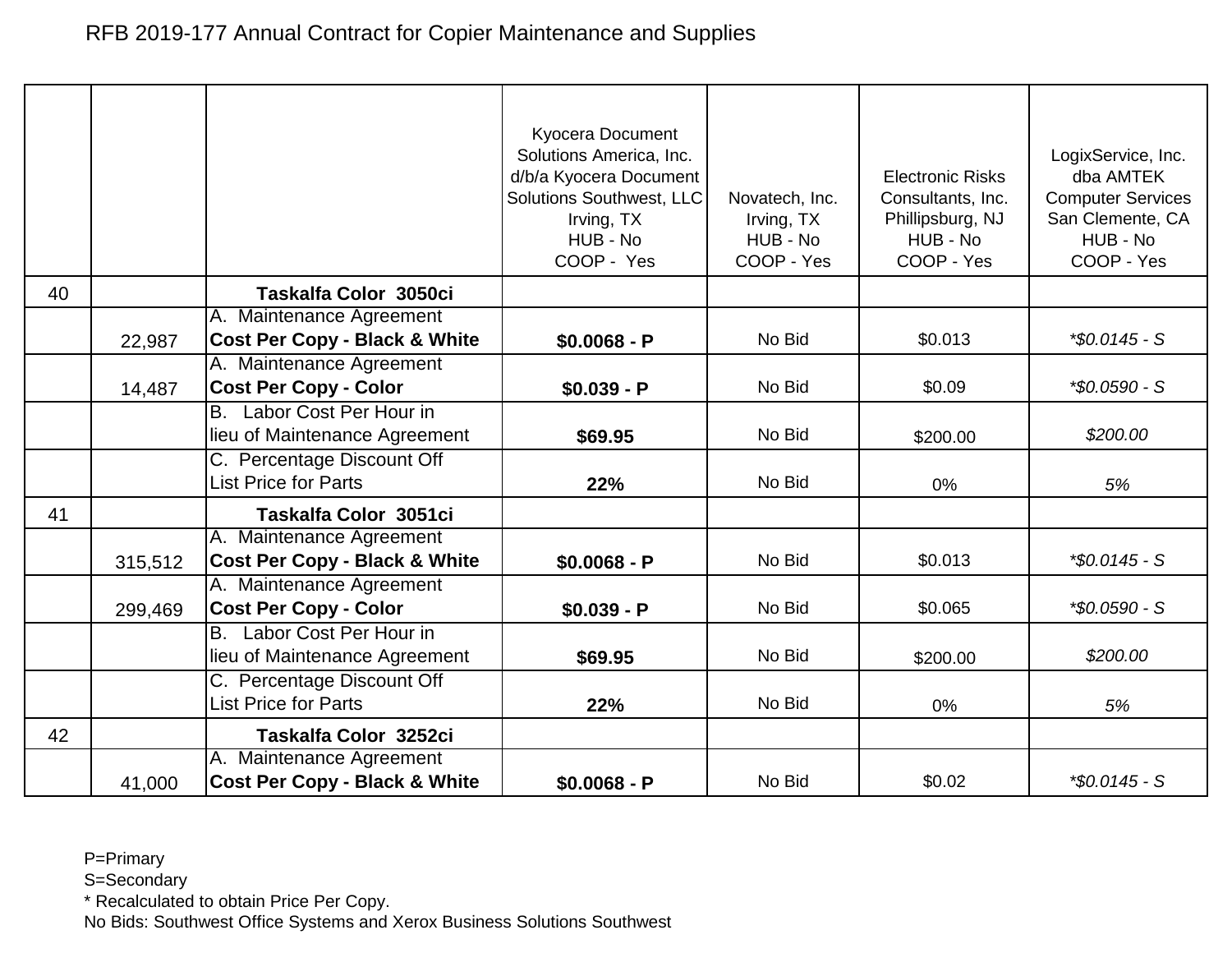|    |         |                                                                      | Kyocera Document<br>Solutions America, Inc.<br>d/b/a Kyocera Document<br>Solutions Southwest, LLC<br>Irving, TX<br>HUB - No<br>COOP - Yes | Novatech, Inc.<br>Irving, TX<br>HUB - No<br>COOP - Yes | <b>Electronic Risks</b><br>Consultants, Inc.<br>Phillipsburg, NJ<br>HUB - No<br>COOP - Yes | LogixService, Inc.<br>dba AMTEK<br><b>Computer Services</b><br>San Clemente, CA<br>HUB - No<br>COOP - Yes |
|----|---------|----------------------------------------------------------------------|-------------------------------------------------------------------------------------------------------------------------------------------|--------------------------------------------------------|--------------------------------------------------------------------------------------------|-----------------------------------------------------------------------------------------------------------|
|    |         | A. Maintenance Agreement                                             |                                                                                                                                           |                                                        |                                                                                            |                                                                                                           |
|    | 12,000  | <b>Cost Per Copy - Color</b>                                         | $$0.039 - P$                                                                                                                              | No Bid                                                 | \$0.15                                                                                     | *\$0.0590 - S                                                                                             |
|    |         | B. Labor Cost Per Hour in                                            |                                                                                                                                           |                                                        |                                                                                            |                                                                                                           |
|    |         | lieu of Maintenance Agreement                                        | \$69.95                                                                                                                                   | No Bid                                                 | \$200.00                                                                                   | \$200.00                                                                                                  |
|    |         | C. Percentage Discount Off                                           |                                                                                                                                           |                                                        |                                                                                            |                                                                                                           |
|    |         | <b>List Price for Parts</b>                                          | 22%                                                                                                                                       | No Bid                                                 | 0%                                                                                         | 5%                                                                                                        |
| 43 |         | Taskalfa Color 3501ci                                                |                                                                                                                                           |                                                        |                                                                                            |                                                                                                           |
|    | 41,588  | A. Maintenance Agreement<br><b>Cost Per Copy - Black &amp; White</b> | $$0.0068 - P$                                                                                                                             | No Bid                                                 | \$0.013                                                                                    | $*$ \$0.0145 - S                                                                                          |
|    | 34,181  | A. Maintenance Agreement<br><b>Cost Per Copy - Color</b>             | $$0.039 - P$                                                                                                                              | No Bid                                                 | \$0.09                                                                                     | *\$0.0590 - S                                                                                             |
|    |         | Labor Cost Per Hour in<br>В.<br>lieu of Maintenance Agreement        | \$69.95                                                                                                                                   | No Bid                                                 | \$200.00                                                                                   | \$200.00                                                                                                  |
|    |         | C. Percentage Discount Off<br><b>List Price for Parts</b>            | 22%                                                                                                                                       | No Bid                                                 | 0%                                                                                         | 5%                                                                                                        |
| 44 |         | Taskalfa Color 4052ci                                                |                                                                                                                                           |                                                        |                                                                                            |                                                                                                           |
|    | 111,805 | A. Maintenance Agreement<br><b>Cost Per Copy - Black &amp; White</b> | $$0.0068 - P$                                                                                                                             | No Bid                                                 | \$0.02                                                                                     | $*$ \$0.0145 - S                                                                                          |

S=Secondary

\* Recalculated to obtain Price Per Copy.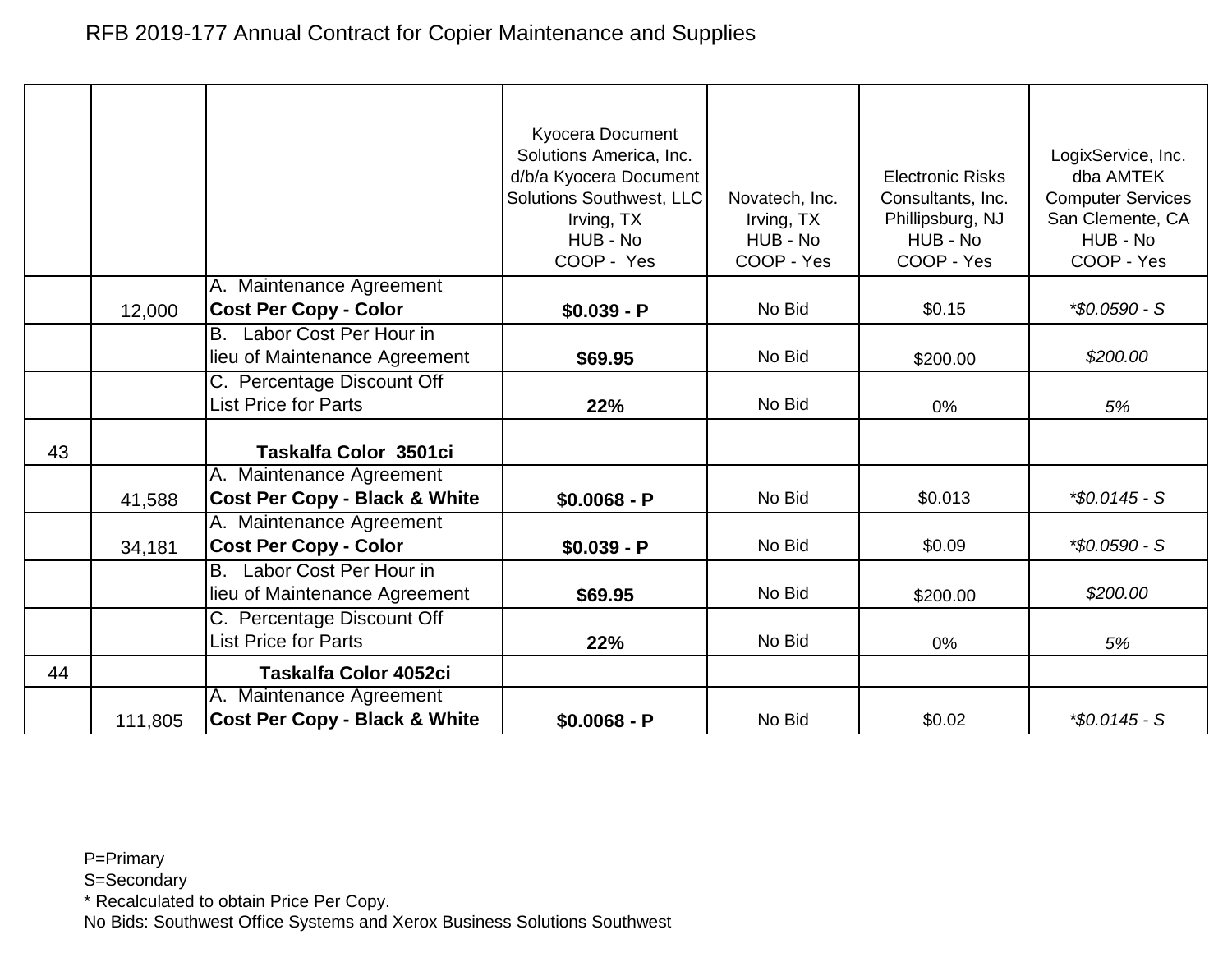|    |         |                                                                             | Kyocera Document<br>Solutions America, Inc.<br>d/b/a Kyocera Document<br><b>Solutions Southwest, LLC</b><br>Irving, TX<br>HUB - No<br>COOP - Yes | Novatech, Inc.<br>Irving, TX<br>HUB - No<br>COOP - Yes | <b>Electronic Risks</b><br>Consultants, Inc.<br>Phillipsburg, NJ<br>HUB - No<br>COOP - Yes | LogixService, Inc.<br>dba AMTEK<br><b>Computer Services</b><br>San Clemente, CA<br>HUB - No<br>COOP - Yes |
|----|---------|-----------------------------------------------------------------------------|--------------------------------------------------------------------------------------------------------------------------------------------------|--------------------------------------------------------|--------------------------------------------------------------------------------------------|-----------------------------------------------------------------------------------------------------------|
|    | 44,028  | A. Maintenance Agreement<br><b>Cost Per Copy - Color</b>                    | $$0.039 - P$                                                                                                                                     | No Bid                                                 | \$0.09                                                                                     | *\$0.0590 - S                                                                                             |
|    |         | Labor Cost Per Hour in<br><b>B.</b><br>lieu of Maintenance Agreement        | \$69.95                                                                                                                                          | No Bid                                                 | \$200.00                                                                                   | \$200.00                                                                                                  |
|    |         | C. Percentage Discount Off<br><b>List Price for Parts</b>                   | 22%                                                                                                                                              | No Bid                                                 | 0%                                                                                         | 5%                                                                                                        |
| 45 |         | Taskalfa Color 4551ci                                                       |                                                                                                                                                  |                                                        |                                                                                            |                                                                                                           |
|    | 734,345 | A. Maintenance Agreement<br><b>Cost Per Copy - Black &amp; White</b>        | $$0.0068 - P$                                                                                                                                    | No Bid                                                 | \$0.013                                                                                    | *\$0.0145 - S                                                                                             |
|    | 179,210 | A. Maintenance Agreement<br><b>Cost Per Copy - Color</b>                    | $$0.039 - P$                                                                                                                                     | No Bid                                                 | \$0.09                                                                                     | *\$0.0590 - S                                                                                             |
|    |         | Labor Cost Per Hour in<br>$\overline{B}$ .<br>lieu of Maintenance Agreement | \$69.95                                                                                                                                          | No Bid                                                 | \$200.00                                                                                   | \$200.00                                                                                                  |
|    |         | C. Percentage Discount Off<br><b>List Price for Parts</b>                   | 22%                                                                                                                                              | No Bid                                                 | 0%                                                                                         | 5%                                                                                                        |
| 46 |         | Taskalfa Color 5052ci                                                       |                                                                                                                                                  |                                                        |                                                                                            |                                                                                                           |
|    | 450,413 | A. Maintenance Agreement<br><b>Cost Per Copy - Black &amp; White</b>        | $$0.0068 - P$                                                                                                                                    | No Bid                                                 | \$0.013                                                                                    | *\$0.0145 - S                                                                                             |

S=Secondary

\* Recalculated to obtain Price Per Copy.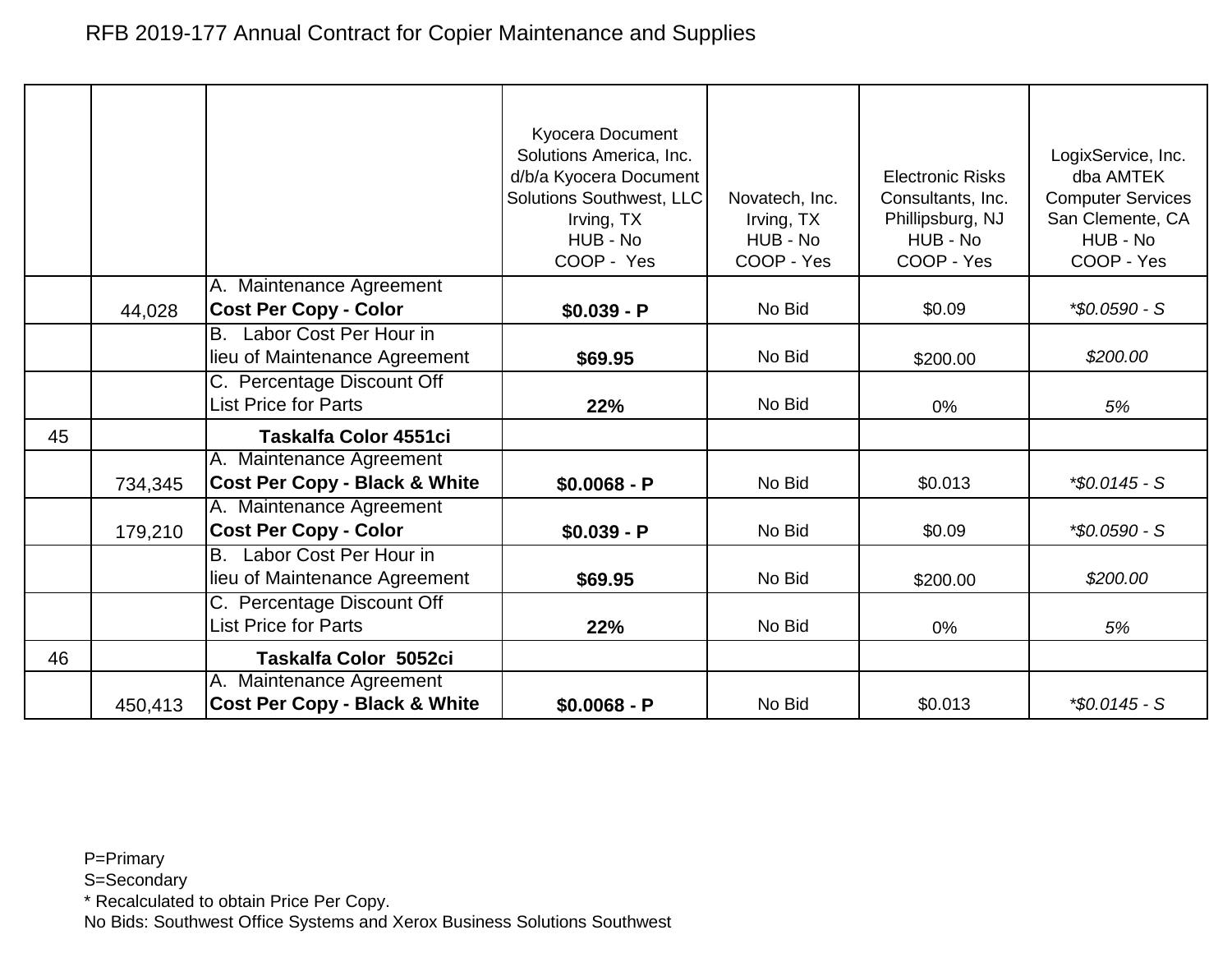|    |         |                                                                      | Kyocera Document<br>Solutions America, Inc.<br>d/b/a Kyocera Document<br><b>Solutions Southwest, LLC</b><br>Irving, TX<br>HUB - No<br>COOP - Yes | Novatech, Inc.<br>Irving, TX<br>HUB - No<br>COOP - Yes | <b>Electronic Risks</b><br>Consultants, Inc.<br>Phillipsburg, NJ<br>HUB - No<br>COOP - Yes | LogixService, Inc.<br>dba AMTEK<br><b>Computer Services</b><br>San Clemente, CA<br>HUB - No<br>COOP - Yes |
|----|---------|----------------------------------------------------------------------|--------------------------------------------------------------------------------------------------------------------------------------------------|--------------------------------------------------------|--------------------------------------------------------------------------------------------|-----------------------------------------------------------------------------------------------------------|
|    | 231,609 | A. Maintenance Agreement<br><b>Cost Per Copy - Color</b>             | $$0.039 - P$                                                                                                                                     | No Bid                                                 | \$0.09                                                                                     | *\$0.0590 - S                                                                                             |
|    |         | B. Labor Cost Per Hour in<br>lieu of Maintenance Agreement           | \$69.95                                                                                                                                          | No Bid                                                 | \$200.00                                                                                   | \$200.00                                                                                                  |
|    |         | C. Percentage Discount Off<br><b>List Price for Parts</b>            | 22%                                                                                                                                              | No Bid                                                 | 0%                                                                                         | 5%                                                                                                        |
| 47 |         | Taskalfa Color 5551ci                                                |                                                                                                                                                  |                                                        |                                                                                            |                                                                                                           |
|    | 86,200  | A. Maintenance Agreement<br><b>Cost Per Copy - Black &amp; White</b> | $$0.0068 - P$                                                                                                                                    | No Bid                                                 | \$0.013                                                                                    | *\$0.0145 - S                                                                                             |
|    | 140,600 | A. Maintenance Agreement<br><b>Cost Per Copy - Color</b>             | $$0.039 - P$                                                                                                                                     | No Bid                                                 | \$0.065                                                                                    | *\$0.0590 - S                                                                                             |
|    |         | Labor Cost Per Hour in<br>B.<br>lieu of Maintenance Agreement        | \$69.95                                                                                                                                          | No Bid                                                 | \$200.00                                                                                   | \$200.00                                                                                                  |
|    |         | C. Percentage Discount Off<br><b>List Price for Parts</b>            | 22%                                                                                                                                              | No Bid                                                 | 0%                                                                                         | 5%                                                                                                        |
|    |         | <b>SECTION III</b><br><b>RICOH COPIERS</b>                           |                                                                                                                                                  |                                                        |                                                                                            |                                                                                                           |
| 48 |         | AF1075                                                               |                                                                                                                                                  |                                                        |                                                                                            |                                                                                                           |
|    | 10,000  | A. Maintenance Agreement<br><b>Cost Per Copy - Black &amp; White</b> | No Bid                                                                                                                                           | No Bid                                                 | $$0.30-S$                                                                                  | *\$0.0145 - P                                                                                             |

S=Secondary

\* Recalculated to obtain Price Per Copy.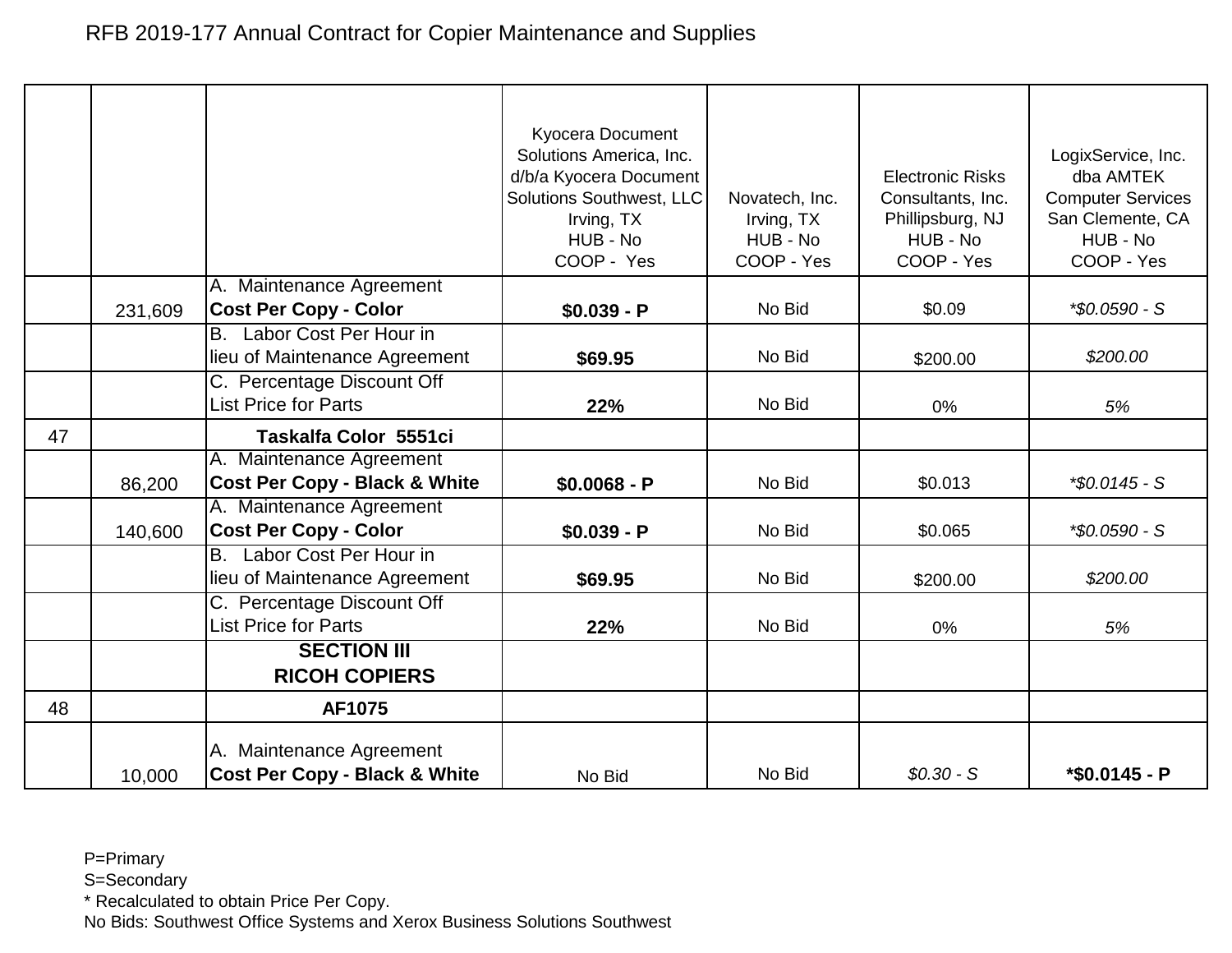|    |        |                                                                                                      | Kyocera Document<br>Solutions America, Inc.<br>d/b/a Kyocera Document<br>Solutions Southwest, LLC<br>Irving, TX<br>HUB - No<br>COOP - Yes | Novatech, Inc.<br>Irving, TX<br>HUB - No<br>COOP - Yes | <b>Electronic Risks</b><br>Consultants, Inc.<br>Phillipsburg, NJ<br>HUB - No<br>COOP - Yes | LogixService, Inc.<br>dba AMTEK<br><b>Computer Services</b><br>San Clemente, CA<br>HUB - No<br>COOP - Yes |
|----|--------|------------------------------------------------------------------------------------------------------|-------------------------------------------------------------------------------------------------------------------------------------------|--------------------------------------------------------|--------------------------------------------------------------------------------------------|-----------------------------------------------------------------------------------------------------------|
|    |        | Labor Cost Per Hour in<br><b>B.</b><br>lieu of Maintenance Agreement                                 | No Bid                                                                                                                                    | No Bid                                                 | \$200.00                                                                                   | \$200.00                                                                                                  |
|    |        | C. Percentage Discount Off<br><b>List Price for Parts</b>                                            | No Bid                                                                                                                                    | No Bid                                                 | 0%                                                                                         | 5%                                                                                                        |
| 49 |        | AF3025                                                                                               |                                                                                                                                           |                                                        |                                                                                            |                                                                                                           |
|    | 5,000  | A. Maintenance Agreement<br><b>Cost Per Copy - Black &amp; White</b>                                 | No Bid                                                                                                                                    | No Bid                                                 | $$0.10-S$                                                                                  | $*$ \$0.0145 - P                                                                                          |
|    |        | B. Labor Cost Per Hour in<br>lieu of Maintenance Agreement                                           | No Bid                                                                                                                                    | No Bid                                                 | \$200.00                                                                                   | \$200.00                                                                                                  |
|    |        | C. Percentage Discount Off<br><b>List Price for Parts</b>                                            | No Bid                                                                                                                                    | No Bid                                                 | 0%                                                                                         | 5%                                                                                                        |
|    |        | <b>SECTION IV</b><br><b>TOSHIBA COPIERS</b>                                                          |                                                                                                                                           |                                                        |                                                                                            |                                                                                                           |
| 50 |        | E-Studio 757                                                                                         |                                                                                                                                           |                                                        |                                                                                            |                                                                                                           |
|    | 40,000 | A. Maintenance Agreement<br><b>Cost Per Copy - Black &amp; White</b><br>Labor Cost Per Hour in<br>B. | $$0.0175 - S$                                                                                                                             | No Bid                                                 | \$0.04                                                                                     | $*$ \$0.0145 - P                                                                                          |
|    |        | lieu of Maintenance Agreement                                                                        | \$69.95                                                                                                                                   | No Bid                                                 | \$200.00                                                                                   | \$200.00                                                                                                  |
|    |        | C. Percentage Discount Off<br><b>List Price for Parts</b>                                            | 22%                                                                                                                                       | No Bid                                                 | 0%                                                                                         | 5%                                                                                                        |

S=Secondary

\* Recalculated to obtain Price Per Copy.